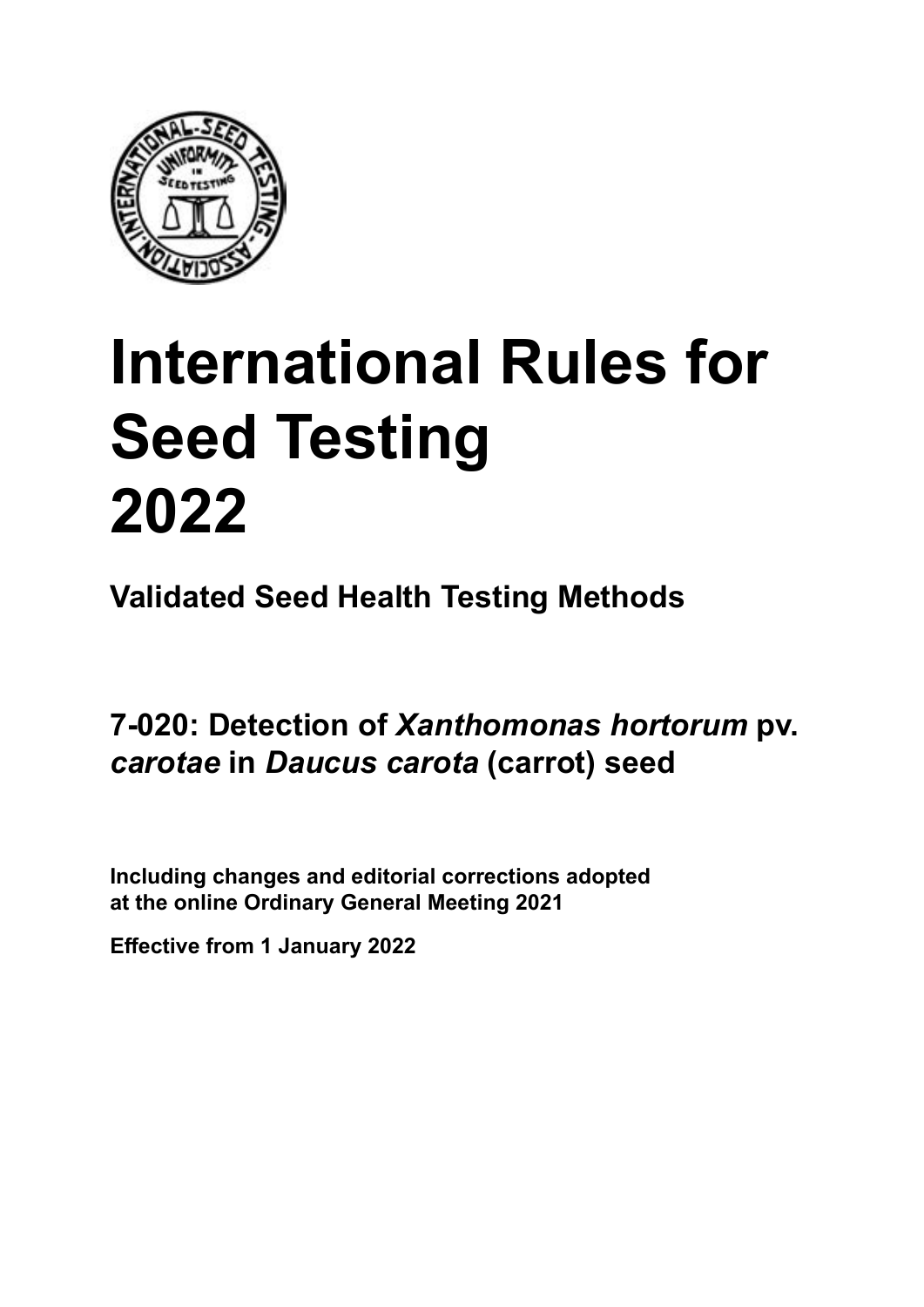### **Validation reports**

See References. Copies are available by e-mail from the<br>ISTA Secretariat at ista.office@ista.ch. ISTA Secretariat at ista.office@ista.ch.

lems relating to this method to the ISTA Seed Health Com-<br>mittee, c/o ISTA Secretariat. mittee, c/o ISTA Secretariat.<br>i Please send comments, suggestions or reports of prob-

### **Limitation de responsabilité Disclaimer**

Whilst ISTA has taken care to ensure the accuracy of the<br>methods and information described in this method description, ISTA shall not be liable for any loss or damage, etc.<br>resulting from the use of this method.<br>. resulting from the use of this method. Whilst ISTA has taken care to ensure the accuracy of the methods and information described in this method descrip-<br>tion, ISTA shall not be liable for any loss or damage, etc. tion, ISTA shall not be liable for any loss or damage, etc.<br>resulting from the use of this method.

### **Medidas de seguridad Sicherheitsmaßnahmen Sécurité Safety precautions**

Ensure you are familiar with hazard data and take Ensure you are familiar with hazard data and take<br>appropriate safety precautions, especially during weighing out of ingredients. It is assumed that persons carrying out this test are in a laboratory suitable for carrying out microbiological procedures and familiar with the principles of Good Laboratory Practice, Good Microbiological Practice, and aseptic techniques. Dispose of all waste materials in an appropriate way (e.g. autoclaving, disinfection) and in accordance with local health, environmental and safety regulations. Glade 7: Validated Deed Health Testing holesdos<br>
Gallet Corresponds<br>
Validation responds we are stated as the company of the system of the New York of the Saat guide of the New York of the New York of the New York of the N microbiological procedures and familiar with the principles<br>of Good Laboratory Practice, Good Microbiological Practice,<br>and aseptic techniques. Dispose of all waste materials in<br>an appropriate way (e.g. autoclaving, disinf fallstoffe sind auf geeignete Weise und entsprechend der vor Ort über der vor Ort über und Umwelt- und Umwelt-<br>Eine und Umwelt-Effective Counter of Nicholas Devel Teach Teach Teach Devel Safety precedutions<br>
Validation reports<br>
Safety precedution reports and the symbol state of the sementic of the symbol state of the based delay and share<br>
Propose of Good Laboratory Practice, Good Microbiological Practice,<br>and aseptic techniques. Dispose of all waste materials in<br>an appropriate way (e.g. autoclaving, disinfection) and in Validation reports<br>
Since The Texture 1988 and the system of the Since Theorem and the Since Theorem and the system of the Since The Since The Since The Since The Since The Since The Since The Since The Since The Since The Ensure you are familiar with hazard data and take<br>appropriate safety precautions, especially during weighing<br>out of ingredients. It is assumed that persons carrying<br>out this test are in a laboratory suitable for carrying o

### **Nota sobre el uso de traducciones Anmerkung zur Benutzung der Übersetzungen Note on the use of the translations**

The electronic version of the International Rules for Seed Testing includes the English, French, German and Spanish versions. If there are any questions on interpretation of the ISTA Rules, the English version is the definitive version. The electronic version of the International Rules for Seed Testing includes the English,<br>French, German and Spanish versions. If there are any questions on interpretation of the<br>ISTA Rules, the English version is the defin The electronic version of the International Rules for Seed Testing includes the English,<br>French, German and Spanish versions. If there are any questions on interpretation of the

Published by **Extending Association (ISTA)** The International Seed Testing Association (ISTA) Zürichstr. 50, CH-8303 Bassersdorf, Switzerland

© 2022 International Seed Testing Association (ISTA)

Alle Rechte vorbehalten. Kein Teil dieses Werkes darf in irgendwelcher Form oder durch Online ISSN 2310-3655

All rights reserved. No part of this publication may be reproduced, stored in any retrieval All rights reserved. No part of this publication may be reproduced, stored in any retrieval<br>system or transmitted in any form or by any means, electronic, mechanical, photocopying,<br>recording or otherwise, without prior per recording or otherwise, without prior permis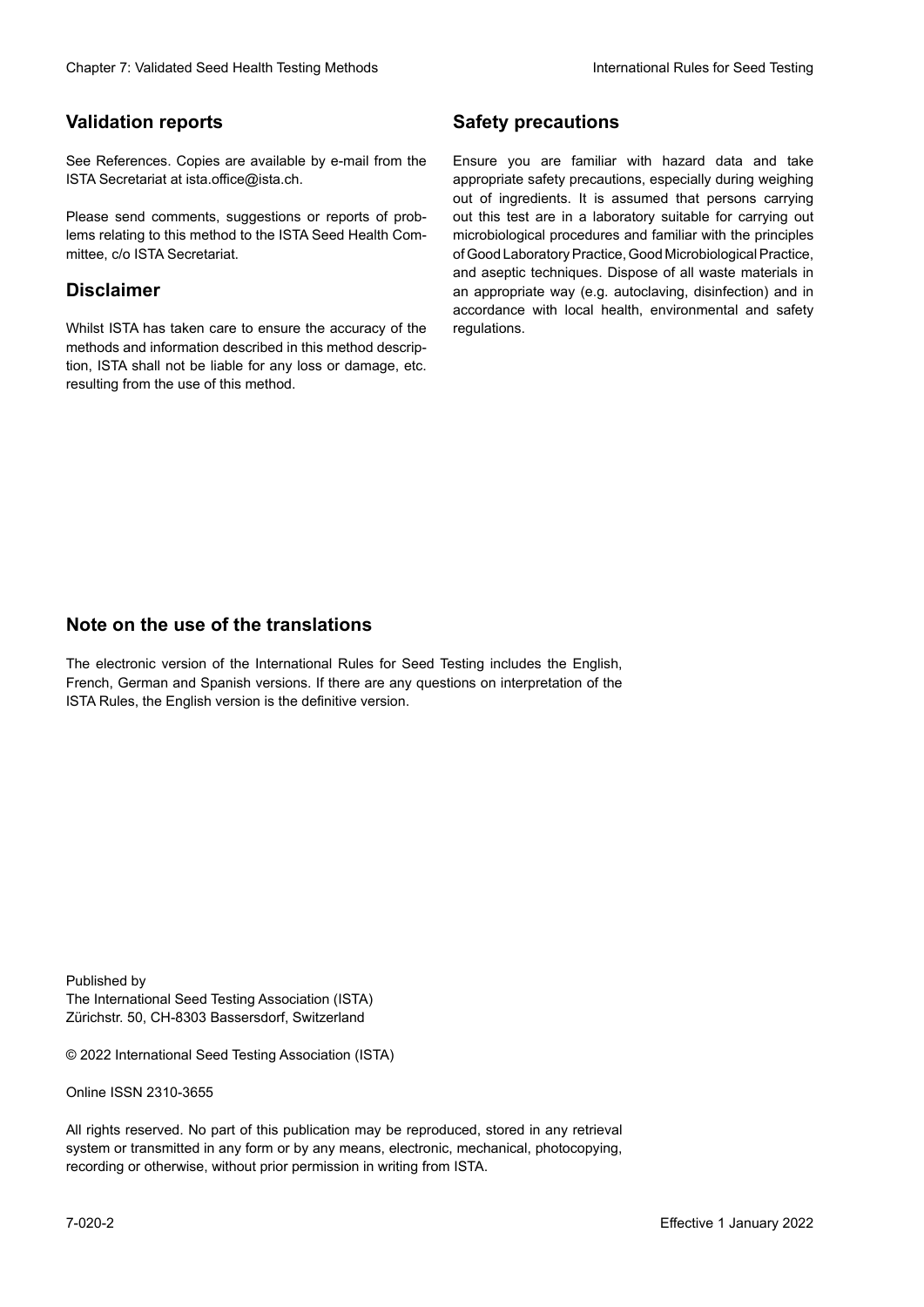# 7-020: Detection of *Xanthomonas hortorum* pv. *carotae* in *Daucus carota* (carrot) seed

**Hospedante:** *Daucus carota* L. **Wirtspflanze:** *Daucus carota* L. **Hôte :** *Daucus carota* L. **Host:** *Daucus carota* L.

- **Pathogen(s):** *Xanthomonas hortorum* pv. *carotae* (Kendrick) Vauterin Hoste Kersters & Swings syn drick) Vauterin, Hoste, Kersters & Swings, syn. *X*. *campestris* pv. *carotae* (Kend) Dye *campestris* pv. *carotae* (Kend) Dye *X*. *campestris* pv. *carotae* (Kend) Dye
- Prepared by: International Seed Health Initiative for Vegetable Crops, ISF (ISHI-Veg) Vegetable Crops, ISF (ISHI-Veg)

**Autor:** Asma, M. **Autoren:** Asma, M. **Auteurs :** Asma, M. **Author:** Asma, M. mor Prisma, m.<br>Bejo Zaden B.V., P.O. Box 50, 1749 ZH Warmenhuizen, Holanda Niederlande Pays Bas zen, Netherlands zen, ivemerianus<br>E-mail: m.asma@bejo.nl

#### **Historial de revisiones Revisionsstand Historique de la révision Revision history**

- Versión 1.0, 2005-07-01 Version 1.0, 2005-07-01
- Version 1.1, 2010-01-01: Editorial change: correction of autoclaving pressures
- Version 1.2, 2013-01-01: Definition of sample size
- Version 1.3, 2014-01-01: Common name of host added
- Version 1.4, 2021-01-01: Safety precautions added;

Sample size and Methods revised

#### **Antecedentes Hintergrund Background Historique**

laboratories for the detection of Xanthomonas hortorum pv. carotae is based on a seed wash dilution-plating assay. This method involves washing seeds in buffer and plating serial dilutions of the extract on a semi-selective .<br>medium Various semi-selective media are currently used as described or adapted from the following papers: Cubeta & Kuan (1986); Williford & Schaad (1984); Kim et al. (1982); and McGuire *et al.* (1982). These media have been tested by ISHI-Veg and ISHI-Veg/ISTA in a number of comparative studies (Asma, 1999; Asma, 2000a and Asma, 2000b). In addition to comparing selective media  $\epsilon$ Ishia,  $20000$ , in addition to comparing screenve meand that the confirmation method chosen had an effect on test ración de medios se la último estudio comparativo en último estudio comparativos, el último estudio comparativos, el último estudio comparativos, el último estudio comparativos, el último estudio comparativos, el último e  $\sum_{i=1}^{\infty}$   $\sum_{i=1}^{\infty}$  concluded the confirmation del métodos del métodos de métodos de métodos de métodos de métodos de métodos de métodos de métodos de métodos de métodos de métodos de métodos de métodos de métod say) and IF (immunofluorescence) giving false positive say) and ir (infinumondorescence) giving raise positive<br>confirmations due to poor specificity of antisera. The 2000 study (Asma, 2000b) also looked at the effect of antibiotics and agar source on the performance of the test. antibiotics and agar source on the performance of the test.<br>Further work by Asma *et al*. (2002) has shown PCR to be Further work by Asma *et al.* (2002) has shown PCR to be<br>a reliable and quick confirmation method when compared to pathogenicity tests. The most commonly used method in seed health testing Asma, 2000b). In addition to comparing selective media<br>the latter comparative study (Asma, 2000b) concluded 2000a, 2000b). Zusätzlich zum Vergleich von Selektiv- $\sum_{i=1}^{\infty}$  with ELISA (CIZYING-HIKEG INIHIGIOSOFOCHT as-Untersuchungser<br>
Mathogenis): *Xombonomum* processes & Swings, syn. taxis and the validation studies centred with the Society Communication<br>
A compared process Newton (1006) Newton (1006) (Newton 2005) Processions (see al. plating serial dilutions of the extract on a semi-selective<br>medium. Various semi-selective média are currently used<br>as described or adanted from the following papers: Cu- $\frac{1}{2}$  complement de la complement de la complement de la complementation de la complementation de la complementation de la complementation de la complementation de la complementation de la complementation de la comple results, with ELISA (enzyme-linked immunosorbent as-Health (*Due terminal supplémental supplémental supplémental supplémentaire réalisé par Asma Confirme de confirme de confirme de confirme de confirme terminal supplémental of the confirmed of the confirmed of the confirmed* International Rule International Rule Testing Chapter 11. 2010. **Caroline Chapter 2: Caroline Chapter 2: Caroline Chapter 2: Validated Seed ACCIDITY Caroline Chapter 2: Caroline Chapter 2: Validated Seed Testing Chapter 2** medium. Various semi-selective media are currently used

This method is derived from the previous comparative tests and the validation studies carried out by ISHI-Veg in 2003 (Asma, 2005). For routine testing of carrot seed a combination of two semi-selective media, MKM/MD5A or MKM/mTBM is recommended. If nystatin at a con- $\frac{1}{2}$  centration of 35 mg/l is not enough to completely inhibit ennanten er ee mgr is net eneagn te compreter inner. rungur grown, cycloneximide should be used. Ether a pairies seminación de 2 metros seminación de 2 metros. test is used to confirm suspect isolates. centration of 35 mg/l is not enough to completely inhibit<br>fungal growth, cycloheximide should be used. Either a<br>pathogenicity test or a polymerase chain reaction (PCR)

#### Sofaty processione **Dalcty procedulons ximid verweder ein Pathogenitätstest oder ein Pathogenitätstest oder ein PCR-Test (= polymerase chain reaction**<br>Pouvoir pathogène ou une PCR (= polymerase chain reac-**Safety precautions**

Dispose of all waste materials in an appropriate way (e.g. health, environmental and safety regulations. autoclaving, disinfection) and in accordance with local

## **Ethidium bromide**

**Ethidium bromide**<br>Ethidium bromide is carcinogenic. If possible, use an alternative chemical e.g. Gel Red™ (Biotium). Use ethidimended to work with solution instead of powder. Some um bromide according to safety instructions. It is recomconsiderations are mentioned below.

- Consult the Material Safety Data Sheet on ethidium<br>bromide before using the chemical. bromide before using the chemical.
- Always wear personal protective equipment when • Always wear personal protective equipment when handling ethidium bromide. This includes wearing a lab coat, nitrile gloves and closed toe shoes.
- Leave lab coats, gloves, and other personal protective equipment in the lab once work is complete to prevent the spread of ethidium bromide or other chemicals outside the lab.
- All work with ethidium bromide is to be done in an 'ethidium bromide' designated area in order to keep ethidium bromide contamination to a minimum van Beendigung der Arbeit Kittel, Handschuhe und Arbeit Kittel, Handschuhe und Arbeit Kittel, Handschuhe und Arbeit Kittel, Handschuhe und Arbeit Kittel, Handschuhe und Arbeit Kittel, Handschuhe und Arbeit Kittel, Handschu ethidium bromide contamination to a minimum.

#### Ultraviolet light **andere personalistus**  $\frac{m}{\sqrt{2}}$  $\mathbf{u}$ umbreitung von Ethiopische Ausbreitung von Ethiopische anderen anderen anderen anderen anderen anderen anderen anderen anderen anderen anderen anderen anderen anderen anderen anderen anderen anderen anderen andere autres équipements de protection individuelle dans le laboratoire une fois les travaux terminés afin d'éthidiu<br>d'éviter la production du bromure d'éthique d'éthique d'éthique d'éthique d'éthique d'éthique d'éthique d'autr

Ultraviolet (UV) light must not be used without appro $d^2$  aviolet ( $\sigma$ v) light must not be used while appro- $\frac{1}{2}$  manufación contaminación contaminación contaminación contaminación con bromuro de mantenas de mantenas de mantenas de mantenas de mantenas de mantenas de mantenas de mantenas de mantenas de mantenas de mantenas utilised when working with ethidium bromide.<br> priate precautions. Ensure that UV protective eyewear is<br>utilised when working with ethidium bromide.

#### **Lucated** esse **Ultraviolettes Licht Lumière ultraviolette Treated seed**

La luz ultravioleta (UV) no debe ser usada sin las precau-Chemical seed treatments may affect the performance of this test. It should only be performed on untreated seed.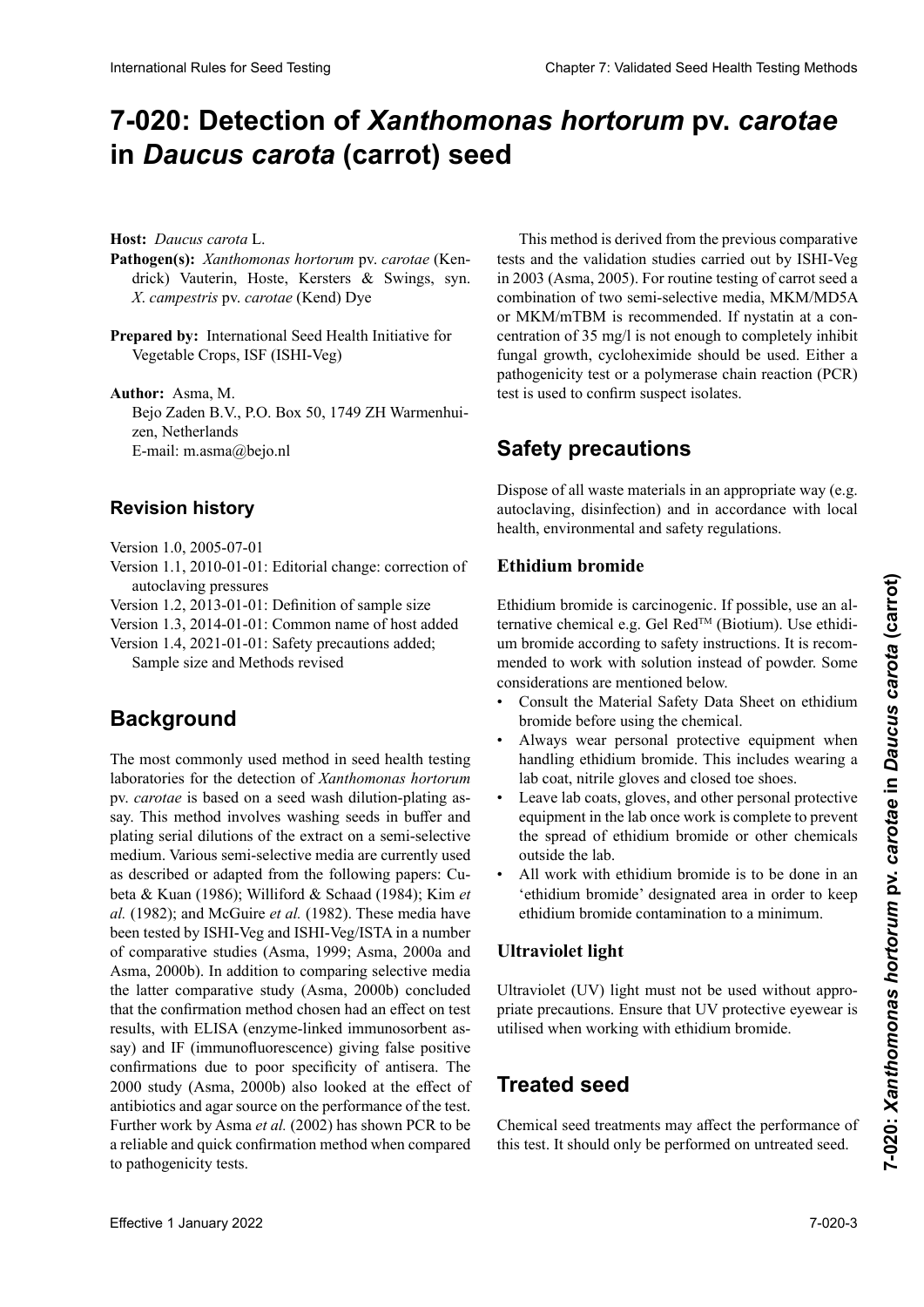## **Sample size** lorsque vous travailent utilisées lorsque vous travailent une signification de la proposition de

The sample (total number of seeds tested) and subsample size to be tested depend on the desired tolerance standard (maximum acceptable percentage of seeds infested) and propagates per seed which can be detected). The film  $\mathbf{F}$ Clearly a New York is a considered the state of the state of the state of the state of the state of the state of the state of the state of the state of the state of the state of the state of the state of the state of the propagules per seed which can be detected). The minimum subsample size should be 10000 seeds. Cheape 7 Validated Seat Health Formi gradient for the Theoretical River for the Temple SEA Cheap Temple SEA Cheap Temple and the seat of the seat of the seat of the seat of the seat of the seat of the seat of the seat of detection limit (theoretical minimum number of pathogen

### tolerancia estándar deseada (porcentaje máximo aceptable **Probengröße Taille de l'échantillon Materials**  de semillas infestadas) y del límite de detección (número

- Reference material: known strain of *Xanthomonas*  $\frac{d}{dx}$ ser 10 000 semillas y el tamaño máximo de la sub-muestra prividence materials  $\lim_{n \to \infty}$  same of  $\lim_{n \to \infty}$  and  $\lim_{n \to \infty}$  and  $\lim_{n \to \infty}$  $\frac{1}{2}$  der der  $\frac{1}{2}$  after  $\frac{1}{2}$  after  $\frac{1}{2}$  and  $\frac{1}{2}$  are  $\frac{1}{2}$  and  $\frac{1}{2}$  are  $\frac{1}{2}$  are  $\frac{1}{2}$  and  $\frac{1}{2}$  are  $\frac{1}{2}$  and  $\frac{1}{2}$  and  $\frac{1}{2}$  are  $\frac{1}{2}$  and  $\frac{1}{2}$  and  $\frac$ hortorum pv. carotae (X. hortorum pv. carotae) or<br>standardised reference material standardised reference material
- $\theta$  statuaruised ferefelier inateitat Plates of MKM medium: 90 mm Petri dishes (8 plates **pro 1974**) Sometime nach die nach die nach die nach die Min- $\sum_{n=1}^{\infty}$ tion (de propagulas de l'agent par semence pouvant de l'agent par semence pouvant de l'agent par semence pouvant etre détectées). La taille détectée de la taille détectée de la taille détectée de la taille de la taille de
- **Plates of MD5A** medium per subsample + controls) Plates of MD5A medium or mTBM medium: 90 mm Petri dishes (8 plates of MD5A or 8 plates of mTBM
- *Plates of YDC (yeast dextrose chalk) medium:* **for sub**culture (at least 1 plate per subsample)
- **Conical flasks:** of sterile saline (0.85 % NaCl) plus Tween™ 20 (0.02 % – 20 µl per 100 ml) for soaking of seeds (10 ml per 1000 seeds)
- **Dilution bottles:** containing 4.5 ml of sterile saline (2) **Dilution bottles:** containing 4.5 ml of sterile saline (2 per subsample); other volumes may be acceptable, see **General methods**
- **70 % ethanol:** for disinfection of surfaces, equipment **Fincubator:** operating at 28 °C Incubator: operating at 28 °C<br>Balance: capable of weighing to the nearest 0.001 g
- 
- pH meter: capable of being read to the nearest 0.01 pH  $\text{unit}$ runit (mindestens eine Platte je Teilprobe) eine Platte je Teilprobe) eine Platte je Teilprobe) eine Platte je **b b Bo Box (years) : extra defined : extra defined : extra defined : extra** defined **: extra** defined **: extra** defined **: extra defined : extra defined : extra defined : extra defi** unit
- **Automatic pipettes:** capable of pipetting to the nearest<br>0.001 ml: check accuracy and precision regularly 0.001 ml; check accuracy and precision regularly
- Carrot seedlings: susceptible to the pathogen for pathogenicity test, e.g. 'Napoli'
- **PCR Primers (Meng** *et al.***, 2004):**

3Sforw 5' CAT.TCC.AAg.AAg.CAg.CCA 3' 3Srev 5' TCg.CTC.TTA.ACA.CCg.TCA 3'<br>**Universal Primers (adapted from Eden** *et al.* **1991).** 

Universal Primers (adapted from Eden et al., 1991): **PERCEPTAS PRIMERS (MAPPER PERCEPTAS DE SINGLES).**<br>1052F 5' gCA.Tgg.TTg.TCg.TCA.gCT.CgT 3' 18521 5 genauge: regisión generalisment y precisión examplement y precisión de R 5' TAC.ggC.TAC.CTT.gTT.ACg.ACT.T 3'

**Thermal cycler:** ramping time 3 °C/s

**Place man Cyclet:** sumplies along al para la para la para la para la para la para la para la para la para la para la para la para la para la para la para la para la para la para la para la para la para la para la para la arose electrophoresis equipment<br>Utah **Automatic Pipetter:** Tamping university keit und Präzision sind regelmäßig zu über<br>ind regelmäßig zu überprüfenden auf der Präsision sind regelmäßig zu überprüfenden auf der Präsision sind rege **Balance Balance Balance :** capture de peser à 0,000 grade de peser à 0,000 grade de peser à 0,000 grade de peser à 0,000 grade de peser à 0,000 grade de peser à 0,000 grade de peser à 0,000 grade de peser à 0,000 gr **Agarose electrophoresis equipment<br>Orbital akaker** 

**Orbital shaker**

**Primers para PCR (Meng** *et al***., 2004): Möhrenjungpflanzen:**  anfällig für den Krankheitserre-**Pipettes automatiques :** capables de pipetter à 0,001 ml. **Sterile pipette tips**

 $\frac{3}{5}$  are property the  $\frac{3}{5}$ THE DEIT grass rous r in pipette tips **PCR Primer (Meng** *et al.***, 2004):**  $\sum_{i=1}^{n}$ **Sterile bent glass rods** 

# **Puntas de pipetas estériles Agarose-Gelelektrophorese-Ausrüstung Amorces universelles (adaptée de Eden** *et al.***, 1991) : Sample preparation**

This can be done in advance of the assay.

ination between seed samples. It is therefore essential fore and after handling each sample. This can achieved by swabbing/spraying equipment and gloved hands with contaminación cruzada entre las muestras de semilla. Por Dies kann vor der Untersuchung stattfinden. 70 % ethanol. It is vital to exclude any possibility of cross-contamto disinfect all surfaces, containers, hands, etc. both be-

If the submitted sample is received in several packets, the submitted sample is received in several packets,<br>these should be combined by emptying into a new, clean cada musical musical musical musical musical musical musical musical musical musical musical musical musical m polythene bag and mixing by hand to give a composite<br>sample per analyses with the faith of the sample.

1. Count the number of seeds in a known weight. Estimate the housand-seed weight (TSW) as:<br>TSW = (wight of seeds) winning of seeds) × 1000

 $TSW = (weight of seeds / number of seeds) \times 1000$ para obtenuesta. Toward weight of secus / humoc  $W = W \times W$ en die Untersuchungsproben Teilproben Teilproben Teilproben Teilproben Teilproben Teilproben Teilproben Teilproben Teilproben Teilproben Teilproben Teilproben Teilproben Teilproben Teilproben Teilproben Teilproben  $p_{\text{post}}$  avant et après manipulation de chaque de chaque de chaque de chaque de chaque de chaque de chaque de chaque de chaque de chaque de chaque de chaque de chaque de chaque de chaque de chaque de chaque de chaque de

2. Based on the estimated 15  $\alpha$ , weight our subsamples of the required size into new, clean polythene bags or  $\mathbf{r}$  containers. z. Dascu on die estimated 15 w, weigh out subsamples containers. 2. Based on the estimated TSW, weigh out subsamples

#### $\mathbf{t}$  requerido en bolsas nuevas y limpias  $\mathbf{t}$ **Methods** 1. Die Anzahl der Samen bekannten Gesamtgewicht bekannten Gesamtgewicht bestimmt. Bereichnung des Tausendkorng<br>Bereichnung des Tausendkorngewichtes des Tausendkorngewichtes der Samen des Tausendkorngewichtes der Samen der Si l'échantillon soumis est reçu en plusieurs par plusieurs par les mélangés en vidant dans un nouveau sac po<br>L'échant dans un nouveau sac polyéthylène propre et en mélangeant à la main pour et en mélangeant à la main po

TKG = (Gewicht der Samen/Anzahl der Samen) **×** tical obtenir un échantillon composite. Critical control points are indicated by CCP.

- **Métodos** 1. Extraction
- 1.1 Suspend seeds in sterile saline plus Tween<sup>™</sup> 20 should be adjusted according to the number of seeds used (10 ml per 1000 seeds).  $(0.02 \% \text{ v/v})$  in a conical flask. The volume of saline
- 1.2 Soak subsamples overnight (16–18 h) at 4–7 °C.
- 1.3 Shake for 5 min at room temperature (20–25 °C) on an orbital shaker set at 200 rpm.
- 2. Dilution and plating
- 2.1 Shake the flasks to mix just before dilution.
- 2.2 Prepare a tenfold dilution series from the seed extract. Pipette 0.5 ml of the extract into 4.5 ml of sterile saline and vortex to mix  $(10<sup>1</sup>$  dilution). Pipette 0.5 ml of the  $10<sup>1</sup>$  dilution into another 4.5 ml of sterile saline and vortex to mix  $(10^2 \text{ dilution})$ . Pipette 0.5 ml of the<br>10<sup>2</sup> dilution into another 4.5 ml of sterile saline and  $10<sup>2</sup>$  dilution into another 4.5 ml of sterile saline and vortex to mix  $(10^3 \text{ dilution})(\text{see General methods}).$ Frequential of the three states of the specific specific term is the specific of the specific of the specific section of the specific section of the specific section of the specific section of the specific section of the
	- 2.3 Pipette  $100 \mu l$  of each dilution and the undiluted 2. Seed extract onto two plates of each of the two choseed extract onto two piaces of each of the two end de la dilución sen en en otros 4,5 ml der Herstellung der Verdünnungen zu erhalten.<br>MD5A medium or MKM medium with mTBM meestérit y a contrat mezclar (dilución 102). The contrat para mezclar (dilución 102) estérit dialectiva no contrat de la contrata de la contrata de la contrata de la contrata de la contrata de la contrata de la contrata de  $\frac{1}{2}$  dium and spiela over the surface with a sterile bent  $\frac{1}{2}$  music de solución salina estérit y agitar con voltexe de seté estéril y agosto vortexe de seté estéril y agosto vortexe de seté estéril y agricultural y agricultural y agricultural y agricultural y agricultural giass fou (see General methods).  $2.1$   $\frac{1}{2}$  $2\frac{1}{2}$  second avant mélanger in the surface with a sterile bent glass rod (see General methods).
	- meubaie plates with positive control plates (section 3) at 28 °C and examine after 4–8 d. 2.4 Incubate plates with positive control plates (Section -Verdün-
	- 3. Positive control (culture or reference material)
	- 3. Positive control (culture or reference material)<br>3.1 Prepare a suspension of a known strain of X. hortorum pv. *carotae*, e.g. NCPPB 425, in sterile saline or repv. *carotae*, e.g. NCPPB 425, in sterile saline or re-<br>constitute standardised reference material according constitute standardised reference material according<br>to the supplier's instructions. If a lyophilised culture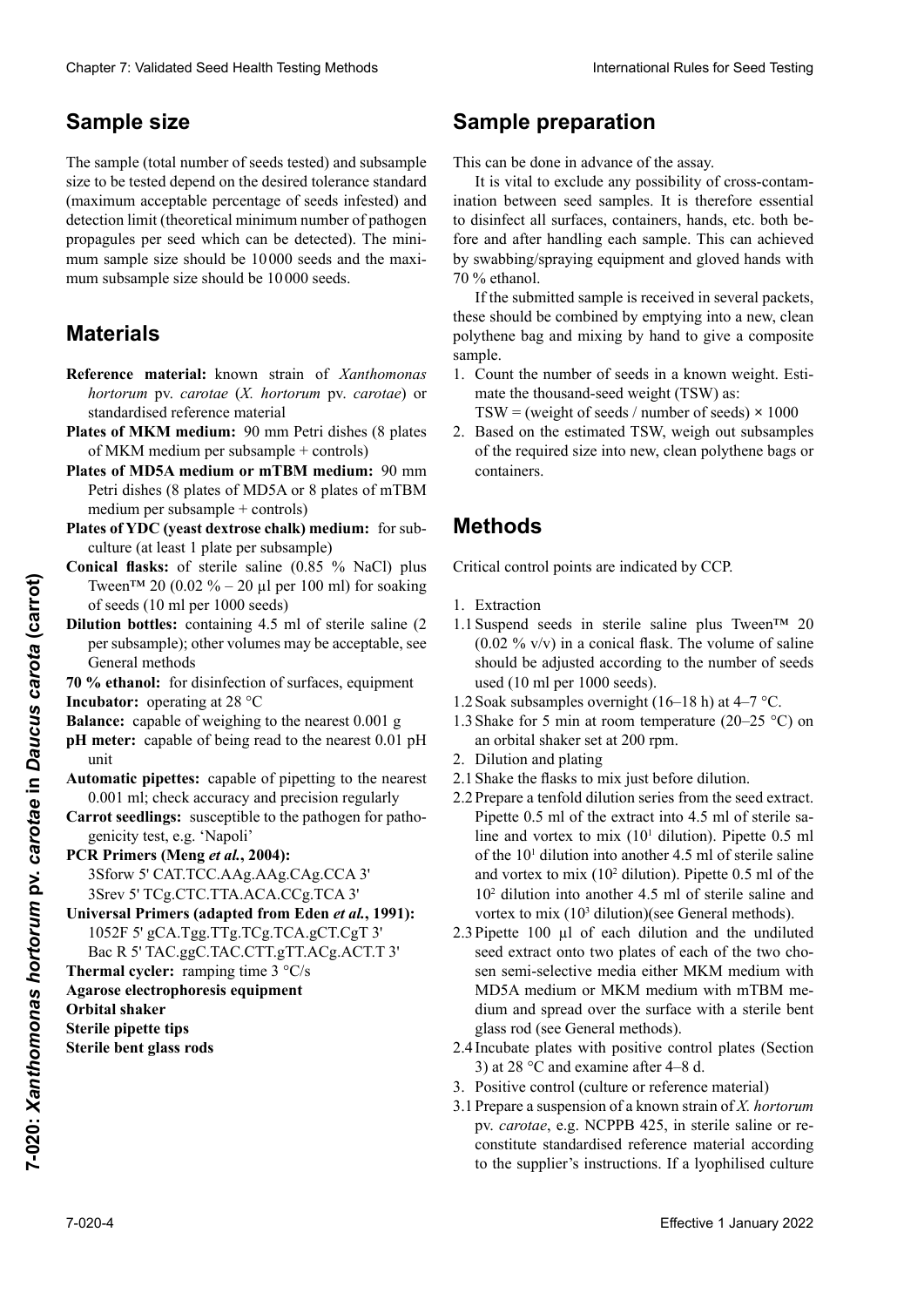

**Figure 1.** Xanthomonas hortorum pv. carotae colonies on MKM plates after 6 d indicated by light yellow-cream, light brown to peach yellow, glistening, round colonies and<br>2–4 mm in diameter. 2–4 mm in diameter. **Einem Durchmesser von 2–4 mm in** diameter.



**Figure 2. Xanthomonas hortorum pv. carotae colonies on** MD5A plates after 7 d indicated by straw yellow, glistening, round smooth, convex colonies with entire margins, and 2–3 mm in diameter.

con una varilla de vidrio doblada estéril (ver Métodos is used, cu um prior to use to check the viability and morphology. Medium oder MKM Medium mit mTBM Medium) position used, culture at least once on a non-selective medition saline stérile et vortexer pour mélanger (dilution is used, culture at least once on a non-selective medi-

- um prior to use to check the viability and morphology.<br>3.2 Dilute sufficiently to obtain dilutions containing approximately  $10^2$  to  $10^4$  cfu/ml. This may require up to seven ten-fold dilutions from a turbid suspension.
- 3.3 Pipette 100 µl of appropriate dilutions onto plates of both semi-selective media (MKM/MD5A or MKM/ mTBM) and spread over the surface with a sterile bent glass rod. bent glass rod.
- 3.4 Incubate plates with the sample plates (Section 2).<br>4. Sterility check
- 4. Sterility check
- 4.1 Prepare a dilution series from a sample of the extrac-Prepare a dilution series from a sample of the extraction medium (i.e., saline plus Tween<sup>TM</sup> 20), containing no seeds, and plate on both semi-selective media<br>as for samples. as for samples.
- 5. Examination of the plates
- 5. Examination of the plates<br>5.1 Examine sterility check and positive control plates (MKM/MD5A o MKM/mTBM) y distribuir sobre la 10-fach-Verdünnungsreihen erfordern. nant environ 102 (CCP). (CCP).<br>5.2 Examine the sample plates for the presence of typical à 104
- *X. hortorum* pv. *carotae* colonies by comparison with the positive control plates.
- 5.3 On MKM after 4–6 d, *X. hortorum* pv. *carotae* colonies appear light yellow-cream, light brown to peach tra de extractor de extractor de extractor de extractor de extractor de extractor de extractor de extractor de  $T_{\text{Cov}}$  3) since the semi-mediate  $T_{\text{Cov}}$  measurements of  $T_{\text{Cov}}$  and  $T_{\text{Cov}}$ mes appear ngm yenew eream,  $\frac{1}{\sqrt{16}}$  (Fig. 1) were controller de controller stérile. yellow, glistening, round and  $2-4$  mm in diameter  $(E_{12}, 1)$ . (Fig. 1).
- 5.4 On MD5A after 7–8 d, *X. hortorum* pv. *carotae* colo- $5.5$  Evaluación de la segunda de las placas por  $11$  $\frac{1}{2}$  appear straw y chow, gristening, round sincour, convex with entire margins, and  $2-3$  mm in diameter  $(\text{Fig. 2}).$  $\sum_{i=1}^{n}$   $\sum_{i=1}^{n}$   $\sum_{i=1}^{n}$   $\sum_{i=1}^{n}$   $\sum_{i=1}^{n}$   $\sum_{i=1}^{n}$   $\sum_{i=1}^{n}$   $\sum_{i=1}^{n}$   $\sum_{i=1}^{n}$   $\sum_{i=1}^{n}$   $\sum_{i=1}^{n}$ mes appear straw yenow, gilstening, round sinoot  $(1)$  Untersuchung der Sterilitätskontrolle und Bestimmung der Sterilitätskontrolle und Bestimmung der Sterilitätskontrolle und Bestimmung der Sterlitätskontrolle und Bestimmung der Sterlitätskontrolle und Bestimmung der  $\frac{1}{2}$ . The distribution of  $\frac{1}{2}$  and  $\frac{1}{2}$  is a so-contract of the la so-contract of the la so-contract of the so-contract of the so-contract of the so-contract of the so-contract of the so-contract of the sonies appear straw yellow, glistening, round smooth,  $\Gamma$ lig. 2). (Fig. 2).
- presencia de la *X. hortorum* pv. *caroude* colonies appear white or yellow or white-yellow, glistening, round, smooth, convex with entire margins, 1–2 mm in diameter and surrounded by a large clear zone On introlle after  $7-8$  d,  $\Lambda$ . 5.5 On mTBM after 7–8 d, *X. hortorum* pv. *carotae* colo-

claro crema, marrón claro a amarillo melocotón, briof casem nydrolysis (Fig. 3). Casem nydrolysis mTBM is not always present. hellgelbe bis cremefarbene, hellbraune bis pfirsichgelbe, glände Kolonien von *Runde Kolonien von de Casein nydrolysis* on 5.2 Examiner les boîtes d'échantillons pour la présence of casein hydrolysis (Fig. 3). Casein hydrolysis on

- 5.6 The colony size and colour can differ within a sample.
- 5.7 Record the number of suspect and other colonies (see<br>General methods). General methods). 5.7 Record the number of suspect and other colonies (see<br>General methods).<br>6. Confirmation/identification of suspect colonies
- 
- 6. Confirmation/identification of suspect colonies<br>6.1 Subculture suspect colonies to sectored plates of YDC. To avoid the potential for cross-contamination of isolates, use a new sectored plate for each sub-YDC. To avoid the potential for cross-contamination<br>of isolates, use a new sectored plate for each sub-<br>sample. The precise numbers of colonies subcultured will depend on the number and variability of suspect will depend on the number and variability of suspect<br>colonies on the plate: if present, at least six colonies should be subcultured per subsample. should be subcultured per subsample.<br>6.2 Subculture the positive control isolate to a sectored sample. The precise numbers of colonies subcultured will depend on the number and variability of suspect colonies on the plate: if present, at least six colonies
- plate for comparison. plate for comparison.<br>6.3 Incubate sectored plates for 48–72 h at 28 °C.
- 
- 6.4 Compare appearance of growth with positive control. On YDC X. hortorum pv. carotae colonies are pale  $y$ ellow and mucoid (Fig. 4).
- 6.5 Confirm the identity of isolates by pathogenicity on carrot seedlings of known susceptibility or by polymerase chain reaction (PCR).
- $R$  and  $R$  results for each colony subcultured sentaris sentar ser subcurstantin ser subcultural de benefit de la menos de la menos de la menos de la menos d  $\frac{1}{2}$   $\frac{1}{2}$   $\frac{1}{2}$   $\frac{1}{2}$   $\frac{1}{2}$   $\frac{1}{2}$   $\frac{1}{2}$   $\frac{1}{2}$   $\frac{1}{2}$   $\frac{1}{2}$   $\frac{1}{2}$   $\frac{1}{2}$   $\frac{1}{2}$   $\frac{1}{2}$   $\frac{1}{2}$   $\frac{1}{2}$   $\frac{1}{2}$   $\frac{1}{2}$   $\frac{1}{2}$   $\frac{1}{2}$   $\frac{1}{2}$   $\frac{1}{2}$  nationen der Islam verbing bestehten der Platter verbinden verbinden verbinden verbinden verbinden verbinden v 6.6 Record results for each colony subcultured.
- 7. Pathogenicity (CCP)
- 7. Pathogenicity (CCP)<br>7.1 Grow seedlings of a carrot cultivar known to be susceptible to X. hortorum pv. carotae (e.g. 'Napoli') in propriety to  $\lambda$ ; notice and py. can  $\frac{1}{6}$ .3 Incubar las places and the sector is placed as por  $\frac{1}{6}$ (approximately 3–4 weeks after sowing). small pots or modules until at least  $3-4$  true leaf stage
- 7.2 Prepare a suspension in sterile tap water from each suspect bacterial culture on YDC medium and dilute to a concentration containing approximately 2**×10**<sup>6</sup> cfu/ml. The same procedure should be used for the positive control isolate. positive control isolate.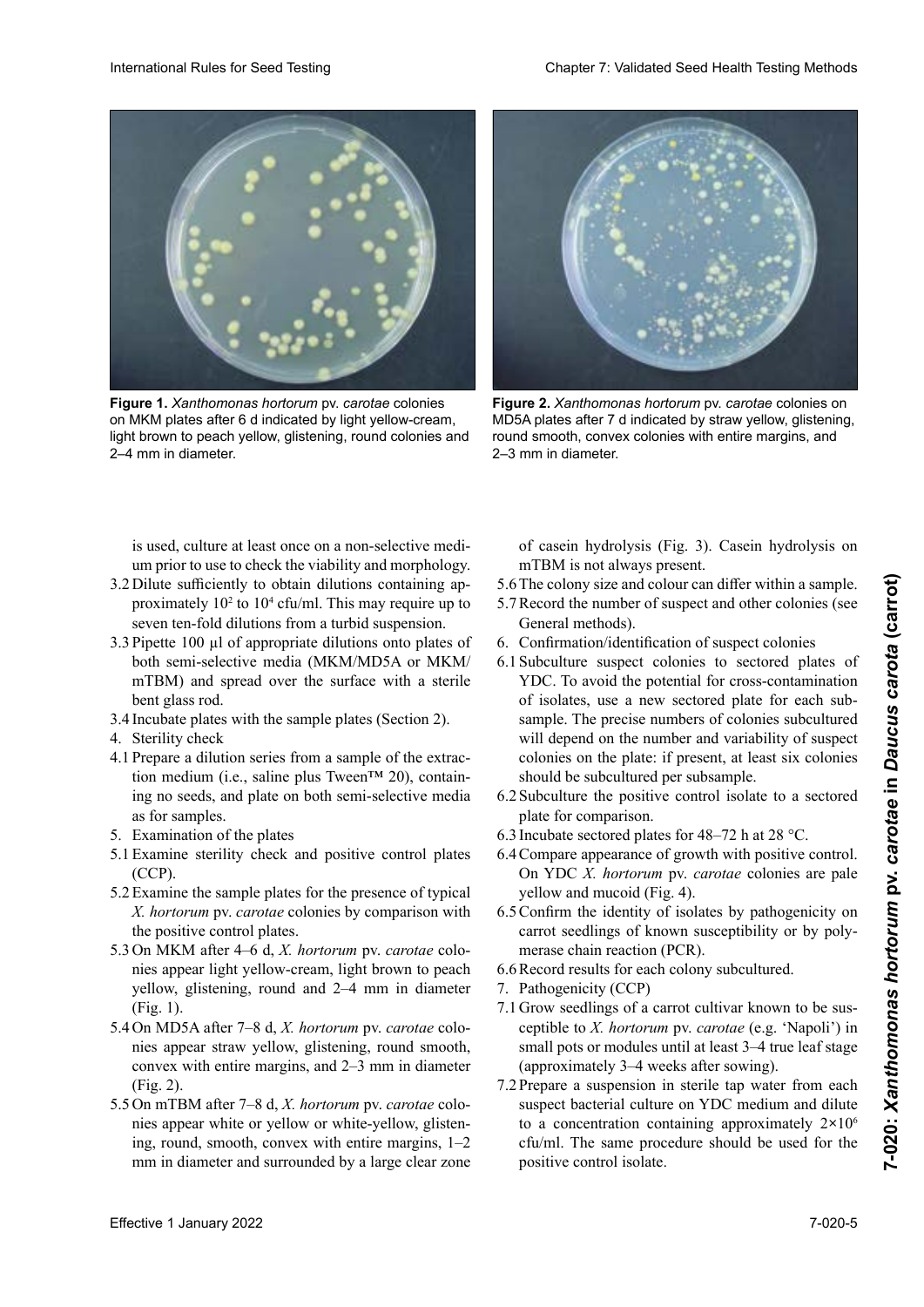

**Figure 3.** *Xanthomonas hortorum* pv. *carotae* colonies on mTBM plates after 7 d indicated by white or yellow or white-yellow, glistening, round, smooth, convex colonies with entire margins, 1–2 mm in diameter and surrounded<br>by a zone of casein hydrolysis. by a zone of casein hydrolysis.



**Figure 4.** Typical pale yellow and mucoid growth of Xanthomonas hortorum pv. *carotae* isolates on a sectored plate of YDC after 72 h at 28 °C.



**Figure 5.** Typical Xanthomonas hortorum pv. carotae symptoms in a pathogenicity test indicated by small brown irregular areas surrounded by a yellow halo.



Figure 6. Agarose gel showing Xanthomonas hortorum pv. carotae specific products of 355 bp and universal bacterial products of 441 bp. Two bands (specific and universal) = positive identification; one band (universal) = negative identification. **Eine Bande (universelle) = identification** négative.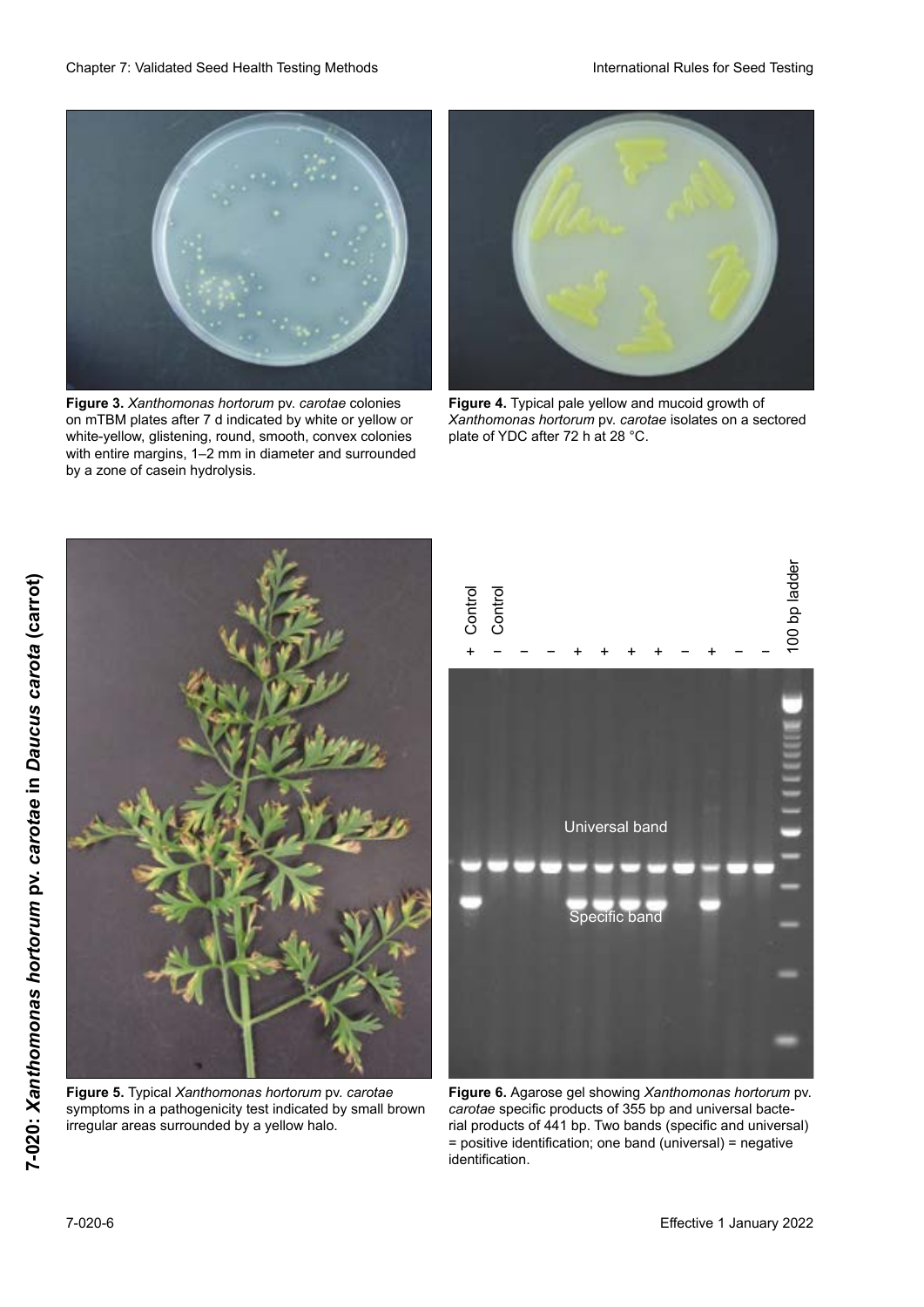- 7.3 Inoculate plants by spraying until runoff. Use one small pot with 3–4 plants per isolate. Include the positive control and a negative control. It is important not to rub the leaves after spraying, since this will cause false positive results (CCP).
- 7.4 Incubate inoculated plants at  $27-28$  °C enclosed in plastic bags (to provide conditions near 100 % RH). plastic bags (to provide conditions near 100 % RH). After 48 h, remove the bags during daytime and replace at night.
- 7.5 Record symptoms after  $7-10$  d incubation. Typical X.<br>hortorum pv. carotae symptoms first appear as small<br>irreqular vellowish water-soaked areas with a tiny *hortorum* pv. *carotae* symptoms first appear as small ex. 'Napoleon' petits contenue ou purplemant and the petits and content in the content of the content of the periodic state of the content of the content of the content of the content of the content of the content of the c **Elighthauer y servident water sourcedimients and available and any** Herstellung einer Bakteriensuspersion mit sterile on modulated reaves.<br>Later, affected areas enlarge, become brown, and are 2.3 Interior and the state of the state of the state value of the state value of the state value of the state value of the state value of the state value of the state value of the state value of the state value of the stat exter, anceted areas emarge, occome orown, and are<br>often surrounded by a yellow halo (Fig. 5). Compare often surrounded by a yellow halo (Fig. 5). Compare<br>with a saitive sentral (CCD) with positive control (CCP).
- with positive control (CCT).<br>8. Polymerase chain reaction (PCR)  $t_1$  tive  $t_2$  voltat vorbereitet werden.
- portante no fronte no fronte de rociamiento de rociamiento de rociamiento de rociamiento de rociamiento, y que wiake a sugnuy turble cen suspension  $\left(\frac{OD_{600 \text{ nm}}}{2}\right)$ proximately  $0.05$ ) in 1.0 ml sterile distilled/deionised water from the suspect cultures on YDC medium and the positive control. In addition a non-suspect isolate should be used as a negative control. The suspensions can be stored at –20 °C until identification.  $\frac{7.1 \text{ Wi}}{600 \text{ nm}}$  appendix durch Besprühen bis situation durch Best  $\frac{3.3 \text{ N}}{2}$  increase en anti-teacher (FCK) 8.1 Make a slightly turbid cell suspension  $OD_{600 \text{ nm}}$  ap-
- 8.2 Use the following X. hortorum pv. carotae specific primers (Meng *et al.*, 2004): 3Sforw 5' CAT.TCC.AAg.AAg.CAg.CCA 3' 3Sforw 5' CAT.TCC.AAg.AAg.CAg.CCA 3'<br>3Srev 5' TCg.CTC.TTA.ACA.CCg.TCA 3'
- 8.3 Universal bacterial Primers should be used to validate the PCR reaction. These primers will give a product the PCR reaction. These primers will give a product<br>size of 441 bp (adapted from Eden *et al.*, 1991) compared to the 355 bp product from the X. hortorum pv. *carotae* specific primers:

(OD600 nm aproximadamente 0,05) en 1,0 ml de agua be wasserdurchtränkte Flecken mit kleinen hellbraunen Punkten in der Mitte inokulierter Blätter. Später ver-souvent entourées d'un halo jaune (Fig. 5). Comparer 1052F 5' gCA.Tgg.TTg.TCg.TCA.gCT.CgT 3' Bac R 5' TAC.ggC.TAC.CTT.gTT.ACg.ACT.T 3'

- 8.4 Prepare the reaction mixture (page 7-020–17). Carry out PCR reactions in 0.2 ml thin walled PCR tubes in<br>a final volume of 10 ul (8 ul reaction mixture  $+ 2$  ul a final volume of 10 μl (8 μl reaction mixture + 2 μl bacterial suspension).
- 8.5 PCR profile: An initial 5 min incubation at 95 °C fol-<br>lowed by 35 cycles of 15 s at 94 °C 15 s at 58 °C and lowed by 35 cycles of 15 s at 94 °C, 15 s at 58 °C and 30 s at 72 °C. A final 5 min incubation at 72 °C and 20 min at 20 °C
- 8.6 Fractionate 10 μl of the PCR products, the negative process control and sterile water (negative PCR control) by gel electrophoresis during 1.5 h at 150 V on ab, o y ger ciceu optionesis during 1.5 h at 150 v on los primers específicos para *X. hortorum* pv. *carotae*: buffer) stained with ethidium bromide. Include a 8.2 Verwendung nach *x. hortorum* process with part *x*. *carbon von a* specified a 1.5 % against get in 0.5 % 11.5 botat  $8.3 \text{ m}$  des amortes bactéries bactéries bactériennes de vraient etre development de vraient de vraient de vraient de vraient de vraient de vraient de vraient de vraient de vraient de vraient de vraient de vraient de vr a 1.5 % agarose gel in 0.5**×** Tris borate EDTA (TBE 100 bp ladder.
- $\frac{100 \text{ pp} \text{ a}}{1 \text{q} \text{ m}}$  $\frac{8.7 \text{ A}}{2.751}$  Preparation (products for a  $\lambda$ , *nortorum*). pv. *carolae* specific product of 333 bp and a universal bacterial product of 441 bp with an ultraviolet transilluminator. Two bands (specific and universal) = positive identification; one band (universal) = negative identification; no bands = bacterial template absent,  $\frac{100}{9}$  Taute. 8.7 Analyse the amplification products for a *A*. *nortorum*<br>pv. *carotae* specific product of 355 bp and a universal<br>bacterial product of 441 bp with an ultraviolet transil-<br>luminator. Two bands (specific and universal) = repeat reaction. 8.7 Analyse the amplification products for a *X. hortorum* pv. *carotae* specific product of 355 bp and a universal

# **General methods**

- Preparation of ten-fold dilution series: Each dilution should be prepared by pipetting 0.5 ml ( $\pm$ 5 %) from a well-mixed seed extract or previous dilution into a a well-mixed seed extract or previous dilution into a<br>universal bottle (screw-capped) or similar containing<br>4.5 ml  $(\pm 2\%)$  of sterile diluent and then vortexing universal bottle (screw-capped) or similar containing 4.5 ml  $(\pm 2 \%)$  of sterile diluent and then vortexing to mix prior to the next dilution step. A new sterile<br>ninette tin should be used for each dilution step. Pipipette tip should be used for each dilution step. Pipettes should be checked regularly for accuracy and precision and re-calibrated as necessary. It is accept-<br>able to prepare ten-fold dilutions using other volumes producto that is concerned in the correcting of the threeprovided that the laboratory can demonstrate that the provided that the ideolatory can demonstrate that the required accuracy and precision can be acineved. provided that the ideoratory can demonstrate that the required accuracy and precision can be achieved.
- Plating of dilutions: This should be done as soon as tainly within 30 min. Working from the highest (most<br>dilute) dilution to the undiluted authort, 0.1 ml is ni petted onto the centre of a surface-dry, labelled agar petted onto the centre of a surface-dry, labelled agar<br>plate. The liquid should then be spread evenly over the entire surface of the medium with a bent glass rod. If care is taken to work from the highest to the lowest dilution (or undiluted extract) a single pipette tip and a single bent glass rod can be used for each sample. Ensure that all liquid has been absorbed by the agar before inverting and incubating plates. If necessary allow plates to dry under a sterile air-flow in a microbiological safety cabinet or laminar flow hood. allow plates to dry under a sterile air-flow in a micro-<br>biological safety cabinet or laminar flow hood.<br>cording of dilution plates: Record the results for all bing of unutions. This should be depossible after dilutions have been prepared and cerdilute) dilution to the undiluted extract, 0.1 ml is pithe entire surface of the medium with a bent glass rod.<br>If care is taken to work from the highest to the lowest<br>dilution (or undiluted extract) a single pipette tip and<br>a single bent glass rod can be used for each sample.<br> a single bent glass rod can be used for each sample.
- biological safety cabinet or laminar flow hood.<br> **Recording of dilution plates:** Record the results for all<br>
dilution plates. The most accurate estimate of bactewith total number between 30 and 300 colonies. However this may be further complicated depending on the relative numbers of suspect pathogen and other ever this may be further complicated depending on the relative numbers of suspect pathogen and other colonies. In order to minimise effort, start recording with the highest dilution (most dilute) and count the number of suspect and the number of other colonies If the total number of colonies on a plate greatly exceeds 300 there is little value in trying to make a pre-<br>cise count if a more reliable count has already been<br>obtained from a more dilute plate, in which ago it cise count if a more reliable count has already been obtained from a more dilute plate, in which case it sound have under plute, in which case it is sufficient to record the number of colonies as 'm'  $u_{\text{max}}$ ) if they are call concerts on  $\epsilon$ ? (confirmed) if (many) if they are still separate or  $\sim$  (confluent) if they have run together. (many) if they are still separate or 'c' (confluent) if<br>they have run together.<br>Sectored plates: Using a laboratory marker pen draw rial numbers should be obtained from spread plates colonies. In order to minimise effort, start recording<br>with the highest dilution (most dilute) and count the<br>number of suspect and the number of other colonies.<br>If the total number of colonies on a plate greatly exrial numbers should be obtained from spread plates with total number between 30 and 300 colonies. How-International Rule To Seed Testing Compact Compact Compact Compact Compact Compact Compact Compact Compact Compact Compact Compact Compact Compact Compact Compact Compact Compact Compact Compact Compact Compact Compact Co number of suspect and the number of other colonies.
	- necesario dejar secar las placas bajo un flujo de aire lines on the base of a standard  $90$  mm plate (Petri single colonies from dilution plates and make a single zigzagged streak within a single sector on the plate. Take care to leave sufficient space between each isolate to ensure the growth does not coalesce. Thus six Take care to leave sufficient space between each isolate to ensure the growth does not coalesce. Thus six suspect colonies can be subcultured to each sectored dish) to divide it into six equal sectors. Subculture avant de retourner et d'incuber les boîtes. Au besoin, Sectored plates: Using a laboratory marker pen draw single colonies from dilution plates and make a single<br>zigzagged streak within a single sector on the plate.<br>Take care to leave sufficient space between each iso-<br>late to ensure the growth does not coalesce. Thus six Take care to leave sufficient space between each iso-

in Daucus carota (carrot)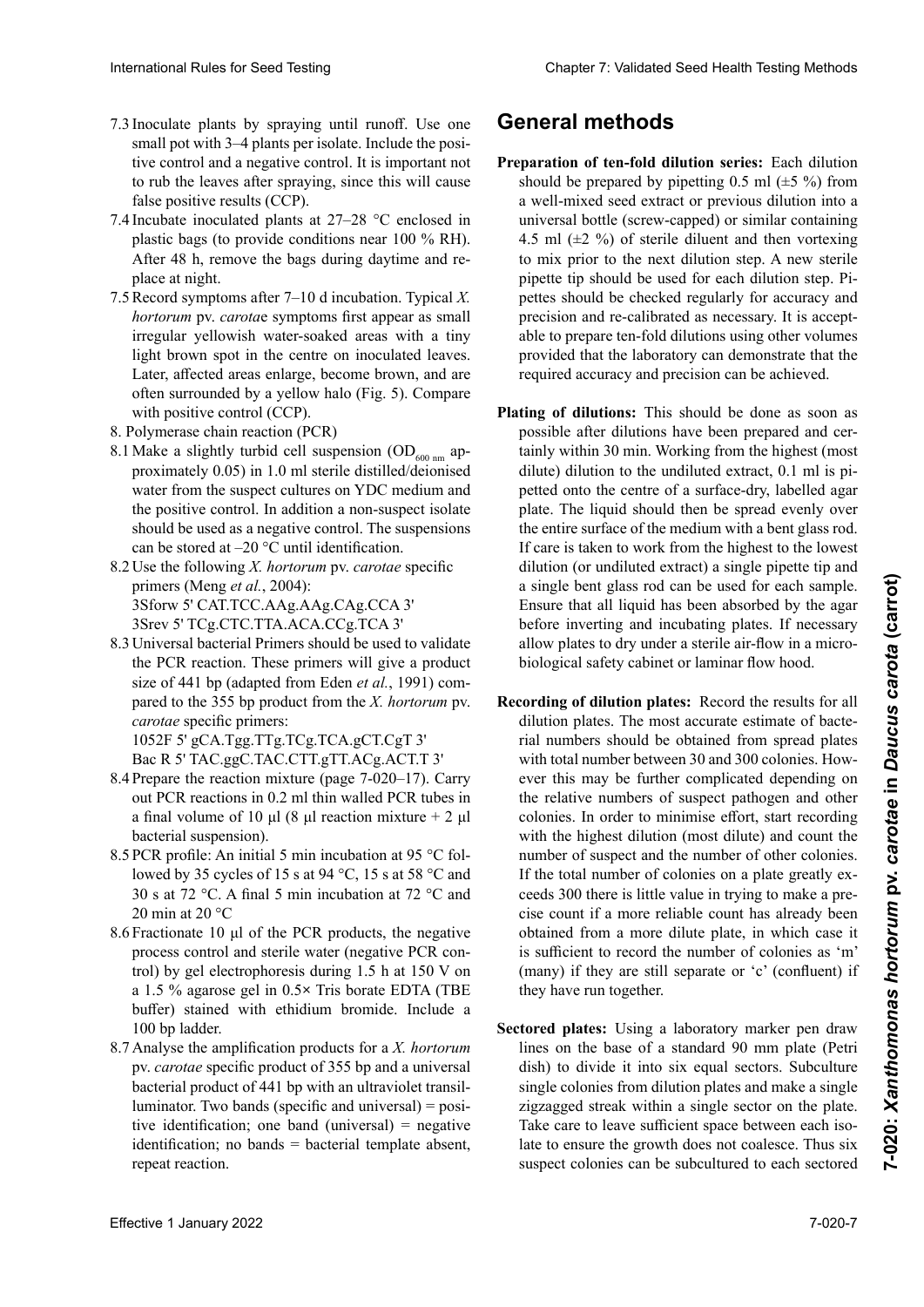plate. Separate plates should be used for each sample/subsample. If the purity of subcultured isolates is doubtful, they should be further streaked out on whole<br>plates. más diluidades el número de sos persones et compter le nombre de colonies et compte le nombre de colonies et co

Reporting results: The result of a seed health test should indicate the scientific name of the pathogen detected and the test method used. When reported on<br>an ISTA Certificate, results are entered under 'Other an ISTA Certificate, results are entered under 'Other Determinations'. Determinations'.<br>The report must indicate the number of seeds tested. Clearles 7. Validated Desel Hewitt Herista balded as the Media and Solutions of the Secondary of the Media Clearles Control international Control international control international control international control internati Chaos 7. Voltánia Sesel Heall Territo katolico de la mercial de la metallia de la metallia de la metallia de la metallia de la metallia de la metallia de la metallia de la metallia de la metallia de la metallia de la meta

In the case of a negative result (pathogen not detected stative durch durch den relative durch den relativenent durch den relativenent durch den relativenent durch de<br>In any subsemnient de results must be renorted as 'not in any subsample), the results must be reported as 'not<br>detected'

Place of the place of the laboratorization of the laboratorization of the detector of the laboratorization of the laboratorization of the laboratorization of the laboratorization of the laboratorization of the laboratoriza In the case of a positive result, the report must indithe description of parameters in the report must mean cate the mean number of pathogen propagules (cfu)  $\alpha$ iguales (colonias individuales de la subcurstances de la placas de la placas de la placas de la placa port de die mean namoer of paanogen propagares (era)<br>per seed and the number of positive subsamples out of the total number tested. of die total humber tested.<br> $\frac{1}{2}$ per seed and the number of positive subsamples out detected'.

#### $\overline{a}$ lity essenzano coalezca. De este modo, se puede subculturar subculturar subculturar seis concernsivativa en cada en cada en cada en cada en cada en cada sigere Zählung sollte dann an Platten mit einer höheren Verdünnungstufe erfolgen. Für die dicht bewachsene Pla<br>Sigere peuvent être repierte vier die Kolonienzahl mit 'vier 'vier 'vier 'vier 'vier 'vier 'vier 'vier 'vier ' **Quality assurance**

placa sectorizada. Se deben usar placas separadas para ecord should be kept of the date and results of pipette calibration checks. échantillon/sous-échantillon. Si la pureté des isolats A record should be kept of the date and results of pipette

It is essential that operators have received appropriate training and use automatic pipettes correctly.

### Critical control points (CCP)

- Dilution plates prepared from positive control • Dilution plates prepared from positive control isolate(s) or reference material, should give single colonies with typical morphology (Step 5.1). colonies with typical morphology (Step 5.1).
- The numbers of colonies on dilution plates prepared from the positive control isolate(s) or reference mate-<br>rial should be similar on both media (Step 5.1). rial should be similar on both media (Step 5.1).
- Numbers of bacteria on dilution plates should be consistent with the dilution (i.e. should decrease approx.<br>ten-fold with each dilution)(Sten 5.1) ten-fold with each dilution)(Step 5.1).
- There should be no growth on dilution plates prepared as a sterility check (Step 5.1).
- *Assi* cunivalis of bunching carrots are susceptible to *X*. *hortorum*. pv. *carotae* (Step 7.1). • Most cultivars of bunching carrots are susceptible to
- $\frac{1}{2}$  defeating the fectal (Step 7.2) sensiense name des Krankheitserregers und die krankheitserregers und die krankheitserregers und die konstantin<br>Constitution of the product of the product of the constant of the constant of the constant of the constant of verwendete Statten Berichterstatt die metalligen Erenter<br>
pathogenicity test (Step 7.3).<br>
The new item central isolate should die testinal news • Positive control isolates should be included in every representative text  $(S \text{tan } 7.2)$
- paint generity test (500pm). The positive control isolate should give typical symp-• The positive control isolate should give typical sympthe positive control isolate should give<br>toms in a pathogenicity test (Step 7.5).
- The activity (units/mg) of some antibiotics may vary  $\frac{1}{10}$  acu ber of units per litre of medium is consistent (MKM, between batches. It may be necessary to adjust the weight or volume added to ensure that the final num- $M$ D $\overline{D}$ A $)$ . It is essential that peratorics have received appropriate<br> **Effectival control points (CCP)**<br> **Critical control points (CCP)**<br> **Critical control points (CCP)**<br> **Critical control points prepared from positive control**<br> **Ex** MD5A).

# **Media and solutions**

### **Sterile saline**

| Compound                  | Amount/l | Amount/500 ml     |
|---------------------------|----------|-------------------|
| Sodium chloride (NaCl)    | 8.5a     | 4.25 $q$          |
| Distilled/deionised water | 1000 ml  | $500 \mathrm{ml}$ |
|                           |          |                   |

#### **Preparation** •No debe haber crecimiento en la placa de dilución pre-• Verdünnungsplatten, die von der Positivkontrolle oder référence devraient étre sur les deux militaires sur les deux militaires sur les deux militaires sur les deux <br>1911. Il décret de un sur les deux militaires sur les deux militaires sur les deux militaires sur les deux mil • Le nombre de bactéries des boîtes de dilution devrait

- 1. Weigh out all ingredients into a suitable container.
- 2. Add 1000 ml (or 500 ml) of distilled/deionised water.
- 2. Had 1000 hh (of 500 hh) of distribute derombed water.<br>2. (For extrection of soods, add 200 ul of storile TweenIM 20 per 1000 ml).  $(100 \text{ cm} \cdot 1000 \text{ m})$ 9. The 4 1000 mm (of 500 mm) of ensured accomoce water.<br>
3. (For extraction of seeds, add 200 μl of sterile Tween™
- 4. Dissolve and dispense into final containers.  $\tau$ . Dissolve and dispense mo mai containers.
- $\mu_{\text{total}}$  and dispense movement comando  $\sigma$ . Autoclave at 121 °C, 19 psi for 19 mm. Autoclave at  $121^\circ$ C, 19 psi for 19 min. sible *x hortorum* provider *x c*<sub>1</sub> *c*<sub>1</sub> *c*<sub>*n*</sub> *c*<sub>*i*</sub> *c<sub>n</sub>*<sup>*c*</sup><sub>*i*</sub> *c<sub>n</sub>*<sup>*c*</sup><sub>*i*</sub> *c<sub>n</sub>*<sup>*c*</sup><sub>*i*</sub> *c<sub>n</sub>*<sup>*c*</sup><sub>*i*</sub> *c<sub>n</sub>*<sup>*c*</sup><sub>*i*</sub> *c<sub>n</sub>*<sup>*c*</sup><sub>*i*</sub> *c<sub>n</sub>*<sup>*c*</sup><sub>*i*</sub> *c<sub>n</sub>*<sup>*c*</sup><sub>*i*</sub> *c<sub>n</sub>*<sup>*c*</sup><sub>*i*</sub> *c<sub>*</sub> 5. Autoclave at 121 °C, 15 psi for 15 min.

#### •La actividad (unidades/mg) de algunos antibióticos puede variar entre lotes. Puede ser necesario ajusta regionale ser necesario ajusta regionale ser necesario ajustar el ser necesario ajustar el ser necesario ajustar el ser necesario ajustar el ser necesario ajustar el ser je Verdünnungsstufe)(Schritt 5.1).  $\mathbf{S}$  being  $\mathbf{S}$  and  $\mathbf{S}$  aller  $\mathbf{S}$  and  $\mathbf{S}$  are  $\mathbf{S}$  and  $\mathbf{S}$  are  $\mathbf{S}$  and  $\mathbf{S}$  are  $\mathbf{S}$  and  $\mathbf{S}$  are  $\mathbf{S}$  and  $\mathbf{S}$  are  $\mathbf{S}$  and  $\mathbf{S}$  are  $\mathbf{S}$  and  $\mathbf{S}$   $\textbf{Storage}$ **Storage**

peso o volumen añadido para asegurar que el númevided containers are tightly closed, may be stored for several months before use. ten) darf kein Bakterienwachstum auftreten (Schritt v<sub>1</sub>de • Les unités par gramme de quelques antibiotiques Provided containers are tightly closed, may be stored for several months before use.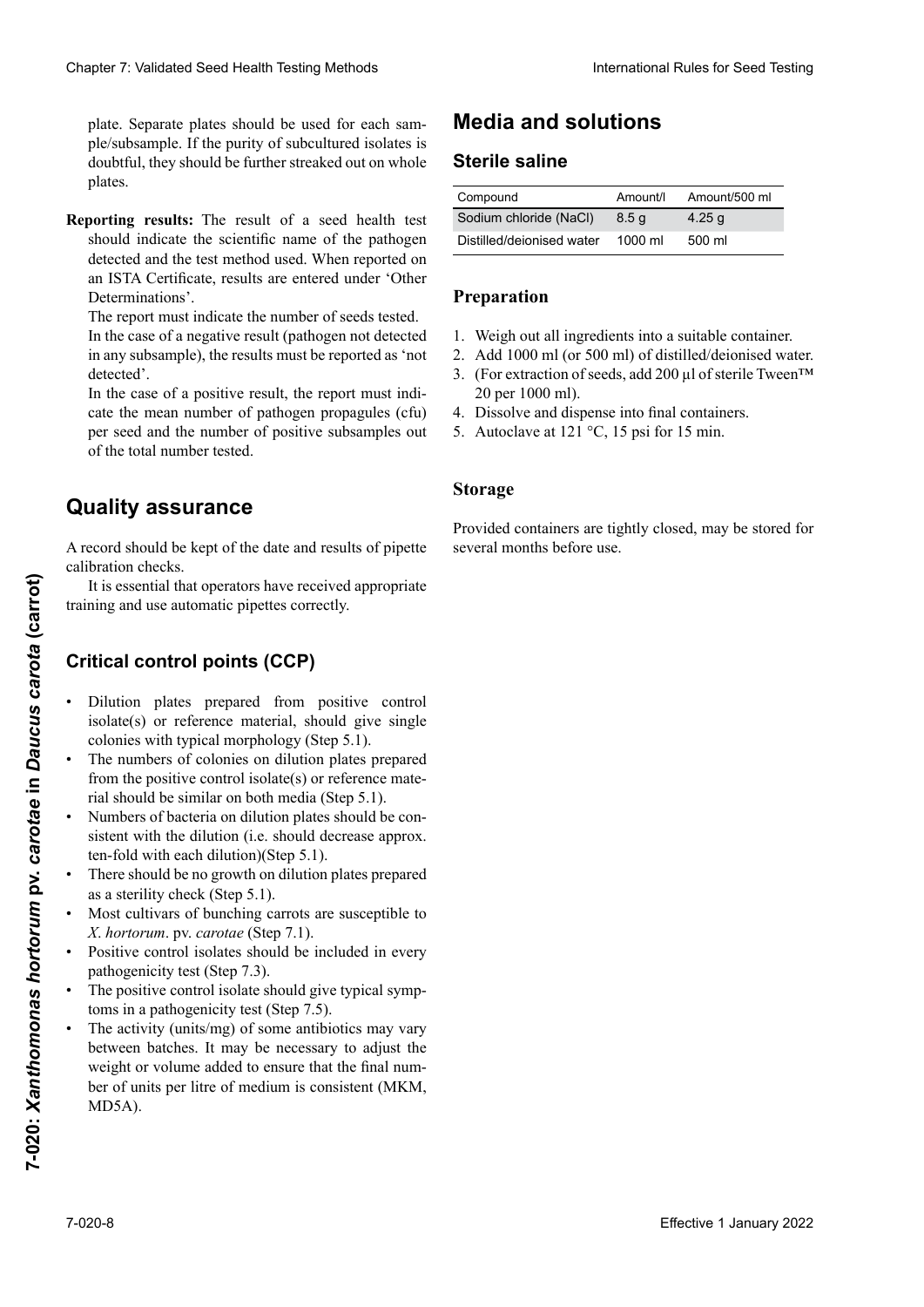### **Medio MKM Lagerung Milieu MKMMKM medium**

| <b>MKM</b> medium                                                                                                                                                                                                                                                                                                                                                                                                                                                                                                                                                                                                                                                                                                                                                                                                 |                                       |                                      | <b>MD5A medium</b>                                                                                                                                                                                                                                                                                                                                                                                                                                                                                                                                                                                                                                                |                   |                    |
|-------------------------------------------------------------------------------------------------------------------------------------------------------------------------------------------------------------------------------------------------------------------------------------------------------------------------------------------------------------------------------------------------------------------------------------------------------------------------------------------------------------------------------------------------------------------------------------------------------------------------------------------------------------------------------------------------------------------------------------------------------------------------------------------------------------------|---------------------------------------|--------------------------------------|-------------------------------------------------------------------------------------------------------------------------------------------------------------------------------------------------------------------------------------------------------------------------------------------------------------------------------------------------------------------------------------------------------------------------------------------------------------------------------------------------------------------------------------------------------------------------------------------------------------------------------------------------------------------|-------------------|--------------------|
| Note: This medium is a modification of the KM-1 me-<br>dium (Kim et al., 1982) from which it differs in antibiot-                                                                                                                                                                                                                                                                                                                                                                                                                                                                                                                                                                                                                                                                                                 |                                       |                                      | (Cubeta & Kuan, 1986)                                                                                                                                                                                                                                                                                                                                                                                                                                                                                                                                                                                                                                             |                   |                    |
| ics composition and concentration. The amounts of phos-                                                                                                                                                                                                                                                                                                                                                                                                                                                                                                                                                                                                                                                                                                                                                           |                                       |                                      | Compound                                                                                                                                                                                                                                                                                                                                                                                                                                                                                                                                                                                                                                                          | Amount/I          | Amount/500 ml      |
| phate salts have also been adjusted to achieve the correct                                                                                                                                                                                                                                                                                                                                                                                                                                                                                                                                                                                                                                                                                                                                                        |                                       |                                      | $MgSOa \cdot 7H2O$                                                                                                                                                                                                                                                                                                                                                                                                                                                                                                                                                                                                                                                | 0.3 <sub>g</sub>  | 0.15 <sub>g</sub>  |
|                                                                                                                                                                                                                                                                                                                                                                                                                                                                                                                                                                                                                                                                                                                                                                                                                   |                                       |                                      | NaH <sub>2</sub> PO <sub>4</sub>                                                                                                                                                                                                                                                                                                                                                                                                                                                                                                                                                                                                                                  | 1.0 <sub>g</sub>  | 0.5 <sub>g</sub>   |
| pH without further adjustment.                                                                                                                                                                                                                                                                                                                                                                                                                                                                                                                                                                                                                                                                                                                                                                                    |                                       |                                      | NH <sub>4</sub> CI                                                                                                                                                                                                                                                                                                                                                                                                                                                                                                                                                                                                                                                | 1.0 <sub>g</sub>  | 0.5 <sub>g</sub>   |
|                                                                                                                                                                                                                                                                                                                                                                                                                                                                                                                                                                                                                                                                                                                                                                                                                   |                                       |                                      | $K_2$ HPO $_A$                                                                                                                                                                                                                                                                                                                                                                                                                                                                                                                                                                                                                                                    | 3.0 <sub>g</sub>  | 1.5 <sub>g</sub>   |
| Compound                                                                                                                                                                                                                                                                                                                                                                                                                                                                                                                                                                                                                                                                                                                                                                                                          | Amount/I                              | Amount/500 ml                        | Agar (BD Bacto™ Agar)                                                                                                                                                                                                                                                                                                                                                                                                                                                                                                                                                                                                                                             | 17.0 g            | 8.5 <sub>g</sub>   |
| NH <sub>a</sub> Cl                                                                                                                                                                                                                                                                                                                                                                                                                                                                                                                                                                                                                                                                                                                                                                                                | 1.0 <sub>g</sub>                      | 0.5 <sub>g</sub>                     | Cellobiose <sup>a</sup>                                                                                                                                                                                                                                                                                                                                                                                                                                                                                                                                                                                                                                           | 10.0 <sub>g</sub> | 5.0 <sub>g</sub>   |
| $K_2$ HPO <sub>4</sub><br>$KH_2PO_4$                                                                                                                                                                                                                                                                                                                                                                                                                                                                                                                                                                                                                                                                                                                                                                              | 1.2 <sub>g</sub>                      | 0.6 <sub>g</sub>                     | L-glutamic acid <sup>b</sup>                                                                                                                                                                                                                                                                                                                                                                                                                                                                                                                                                                                                                                      | $0.005$ g         | $0.0025$ g         |
| Lactose monohydrate                                                                                                                                                                                                                                                                                                                                                                                                                                                                                                                                                                                                                                                                                                                                                                                               | 1.2 <sub>g</sub><br>10.0 <sub>g</sub> | 0.6 <sub>g</sub><br>5.0 <sub>g</sub> | L-methionine <sup>c</sup>                                                                                                                                                                                                                                                                                                                                                                                                                                                                                                                                                                                                                                         | $0.001$ g         | $0.0005$ g         |
| $D(+)$ Trehalose dihydrate                                                                                                                                                                                                                                                                                                                                                                                                                                                                                                                                                                                                                                                                                                                                                                                        | 4.0 <sub>g</sub>                      | 2.0 <sub>g</sub>                     | Cephalexin monohydrate <sup>d</sup>                                                                                                                                                                                                                                                                                                                                                                                                                                                                                                                                                                                                                               | 0.01 <sub>g</sub> | 0.005 <sub>g</sub> |
| Yeast extract                                                                                                                                                                                                                                                                                                                                                                                                                                                                                                                                                                                                                                                                                                                                                                                                     |                                       | 0.25 <sub>g</sub>                    | Bacitracin <sup>e</sup>                                                                                                                                                                                                                                                                                                                                                                                                                                                                                                                                                                                                                                           | $0.01$ g          | $0.005$ g          |
| 2-Thiobarbituric acid                                                                                                                                                                                                                                                                                                                                                                                                                                                                                                                                                                                                                                                                                                                                                                                             | 0.5 <sub>g</sub><br>0.2 <sub>g</sub>  | 0.1 <sub>g</sub>                     | <b>Nystatinf</b>                                                                                                                                                                                                                                                                                                                                                                                                                                                                                                                                                                                                                                                  | 0.035g            | $0.018$ g          |
| Agar (BD Bacto™ Agar)                                                                                                                                                                                                                                                                                                                                                                                                                                                                                                                                                                                                                                                                                                                                                                                             | 17.0 g                                | 8.5 <sub>g</sub>                     |                                                                                                                                                                                                                                                                                                                                                                                                                                                                                                                                                                                                                                                                   |                   |                    |
| Tobramycin sulphate <sup>a</sup>                                                                                                                                                                                                                                                                                                                                                                                                                                                                                                                                                                                                                                                                                                                                                                                  | $0.002$ g                             | $0.001$ g                            | a-f Added after autoclaving. Amounts for antibiotics and other                                                                                                                                                                                                                                                                                                                                                                                                                                                                                                                                                                                                    |                   |                    |
| Cephalexin monohydrate <sup>b</sup>                                                                                                                                                                                                                                                                                                                                                                                                                                                                                                                                                                                                                                                                                                                                                                               | 0.010 g                               | 0.005 <sub>g</sub>                   | additions are for guidance only (CCP)<br>a Dissolve 10 g cellobiose in 100 ml of distilled/deionised                                                                                                                                                                                                                                                                                                                                                                                                                                                                                                                                                              |                   |                    |
| Bacitracin <sup>c</sup>                                                                                                                                                                                                                                                                                                                                                                                                                                                                                                                                                                                                                                                                                                                                                                                           | $0.050$ g                             | $0.025$ g                            | water and filter sterilise.                                                                                                                                                                                                                                                                                                                                                                                                                                                                                                                                                                                                                                       |                   |                    |
| Nystatin <sup>d</sup>                                                                                                                                                                                                                                                                                                                                                                                                                                                                                                                                                                                                                                                                                                                                                                                             | $0.035$ g                             | $0.018$ g                            | <b>b</b> Dissolve 50 mg L-glutamic acid in 10 ml distilled/deionised water                                                                                                                                                                                                                                                                                                                                                                                                                                                                                                                                                                                        |                   |                    |
|                                                                                                                                                                                                                                                                                                                                                                                                                                                                                                                                                                                                                                                                                                                                                                                                                   |                                       |                                      | and filter sterilise. Add 1.0 ml/l (0.5 ml/500 ml).<br><sup>c</sup> Dissolve 10 mg L-methionine in 10 ml distilled/deionised water                                                                                                                                                                                                                                                                                                                                                                                                                                                                                                                                |                   |                    |
| a-d Added after autoclaving. Amounts for antibiotics and other ad-<br>ditions are for guidance only (CCP).<br><sup>a</sup> Dissolve 20 mg tobramycin sulphate (Sigma T-1783 or Duchefa<br>T-0153) in 10 ml 70 % ethanol. Add 1 ml/l (0.5 ml/500 ml).<br><b>b Dissolve 200 mg cephalexin monohydrate (Sigma C-4895) in</b><br>10 ml 70 % ethanol. Add 0.5 ml/l (0.25 ml/500 ml).<br>° Dissolve 500 mg bacitracin (Sigma B-0125 66K units/g or Duch-<br>efa B-0106, 70 K units/g) in 10 ml 70 % ethanol. Add 1.0 ml/l<br>$(0.5$ ml/500 ml).<br>d Dissolve 100 mg nystatin (Sigma N-3503, Duchefa N-0138) in<br>10 ml 70 % ethanol. Add 3.5 ml/l (1.75 ml/500 ml). Use 100 mg/l<br>cycloheximide, instead of nystatin, when fungal growth on the<br>selective media is not completely inhibited by 35 mg/l nystatin. |                                       |                                      | and filter sterilise. Add 1.0 ml/l (0.5 ml/500 ml).<br><sup>d</sup> Dissolve 200 mg cephalexin monohydrate (Sigma C-4895) in<br>10 ml 70 % ethanol. Add 0.5 ml/l (0.25 ml/500 ml).<br><sup>e</sup> Dissolve 500 mg bacitracin (Sigma B-0125, 66K units/g or Duch-<br>efa B-0106, 70 K units/g) in 10 ml 70 % ethanol. Add 0.2 ml/l<br>$(0.1$ ml/500 ml).<br><sup>f</sup> Dissolve 100 mg nystatin (Sigma N-3503, Duchefa N-0138) in<br>10 ml 70 % ethanol. Add 3.5 ml/l (1.75 ml/500 ml). Use 100 mg/l<br>cycloheximide, instead of nystatin, when fungal growth on the<br>selective media is not completely inhibited by 35 mg/l nystatin.<br><b>Preparation</b> |                   |                    |
| <b>Preparation</b><br>1. Weigh out all ingredients except antibiotics into a                                                                                                                                                                                                                                                                                                                                                                                                                                                                                                                                                                                                                                                                                                                                      |                                       |                                      | 1. Weigh out all ingredients except antibiotics, L-glu-<br>tamic acid, L-methionine and cellobiose into a suit-<br>able container.                                                                                                                                                                                                                                                                                                                                                                                                                                                                                                                                |                   |                    |
| suitable container.                                                                                                                                                                                                                                                                                                                                                                                                                                                                                                                                                                                                                                                                                                                                                                                               |                                       |                                      | 2. Add 900 ml (or 450 ml) of distilled/deionised water.                                                                                                                                                                                                                                                                                                                                                                                                                                                                                                                                                                                                           |                   |                    |
| 2. Add 1000 ml (or 500 ml) of distilled/deionised water.                                                                                                                                                                                                                                                                                                                                                                                                                                                                                                                                                                                                                                                                                                                                                          |                                       |                                      | 3. Dissolve and check pH which should be 6.4, adjust if                                                                                                                                                                                                                                                                                                                                                                                                                                                                                                                                                                                                           |                   |                    |
| 3. Dissolve and check pH which should be 6.6.                                                                                                                                                                                                                                                                                                                                                                                                                                                                                                                                                                                                                                                                                                                                                                     |                                       |                                      |                                                                                                                                                                                                                                                                                                                                                                                                                                                                                                                                                                                                                                                                   |                   |                    |
|                                                                                                                                                                                                                                                                                                                                                                                                                                                                                                                                                                                                                                                                                                                                                                                                                   |                                       |                                      | necessary.                                                                                                                                                                                                                                                                                                                                                                                                                                                                                                                                                                                                                                                        |                   |                    |
| 4. Autoclave at 121 $\degree$ C, 15 psi for 15 min.<br>5. Prepare antibiotic solutions.                                                                                                                                                                                                                                                                                                                                                                                                                                                                                                                                                                                                                                                                                                                           |                                       |                                      | 4. Autoclave at 121 °C, 15 psi for 15 min.                                                                                                                                                                                                                                                                                                                                                                                                                                                                                                                                                                                                                        |                   |                    |
|                                                                                                                                                                                                                                                                                                                                                                                                                                                                                                                                                                                                                                                                                                                                                                                                                   |                                       |                                      | 5. Prepare antibiotic, L-glutamic acid, L-methionine and                                                                                                                                                                                                                                                                                                                                                                                                                                                                                                                                                                                                          |                   |                    |
| 6. Allow medium to cool to approximately 50 $\degree$ C and                                                                                                                                                                                                                                                                                                                                                                                                                                                                                                                                                                                                                                                                                                                                                       |                                       |                                      | cellobiose solutions.<br>6. Allow medium to cool to approximately 50 $\degree$ C before                                                                                                                                                                                                                                                                                                                                                                                                                                                                                                                                                                           |                   |                    |
| add antibiotic solutions.                                                                                                                                                                                                                                                                                                                                                                                                                                                                                                                                                                                                                                                                                                                                                                                         |                                       |                                      |                                                                                                                                                                                                                                                                                                                                                                                                                                                                                                                                                                                                                                                                   |                   |                    |
| 7. Mix thoroughly but gently by inversion/swirling to                                                                                                                                                                                                                                                                                                                                                                                                                                                                                                                                                                                                                                                                                                                                                             |                                       |                                      | adding solutions.                                                                                                                                                                                                                                                                                                                                                                                                                                                                                                                                                                                                                                                 |                   |                    |
| avoid air bubbles and pour plates (22 ml per 90 mm                                                                                                                                                                                                                                                                                                                                                                                                                                                                                                                                                                                                                                                                                                                                                                |                                       |                                      | 7. Mix thoroughly but gently by inversion/swirling to<br>avoid air bubbles and pour plates (22 ml per 90 mm                                                                                                                                                                                                                                                                                                                                                                                                                                                                                                                                                       |                   |                    |
| plate).                                                                                                                                                                                                                                                                                                                                                                                                                                                                                                                                                                                                                                                                                                                                                                                                           |                                       |                                      |                                                                                                                                                                                                                                                                                                                                                                                                                                                                                                                                                                                                                                                                   |                   |                    |
| 8. Leave plates to dry in a laminar flow bench or similar<br>before use.                                                                                                                                                                                                                                                                                                                                                                                                                                                                                                                                                                                                                                                                                                                                          |                                       |                                      | plate).<br>8. Leave plates to dry in a laminar flow bench or similar<br>before use.                                                                                                                                                                                                                                                                                                                                                                                                                                                                                                                                                                               |                   |                    |
| <b>Storage</b>                                                                                                                                                                                                                                                                                                                                                                                                                                                                                                                                                                                                                                                                                                                                                                                                    |                                       |                                      |                                                                                                                                                                                                                                                                                                                                                                                                                                                                                                                                                                                                                                                                   |                   |                    |
|                                                                                                                                                                                                                                                                                                                                                                                                                                                                                                                                                                                                                                                                                                                                                                                                                   |                                       |                                      | <b>Storage</b>                                                                                                                                                                                                                                                                                                                                                                                                                                                                                                                                                                                                                                                    |                   |                    |
| Store prepared plates inverted in polythene bags at $4^{\circ}$ C                                                                                                                                                                                                                                                                                                                                                                                                                                                                                                                                                                                                                                                                                                                                                 |                                       |                                      |                                                                                                                                                                                                                                                                                                                                                                                                                                                                                                                                                                                                                                                                   |                   |                    |
| and use within two weeks of preparation to ensure activ-<br>ity of antibiotics.                                                                                                                                                                                                                                                                                                                                                                                                                                                                                                                                                                                                                                                                                                                                   |                                       |                                      | Store prepared plates inverted in polythene bags at $4^{\circ}$ C<br>and use within two weeks of preparation to ensure activ-<br>ity of antibiotics.                                                                                                                                                                                                                                                                                                                                                                                                                                                                                                              |                   |                    |
| Effective 1 January 2022                                                                                                                                                                                                                                                                                                                                                                                                                                                                                                                                                                                                                                                                                                                                                                                          |                                       |                                      |                                                                                                                                                                                                                                                                                                                                                                                                                                                                                                                                                                                                                                                                   |                   | 7-020-9            |

- antons are for galuance only (CCP).<br>ª Dissolve 20 mg tobramycin sulphate (Sigma T-1783 or Duchefa Dissolve 20 mg donamycin sulphate (Sigma T-1783 or Duchela<br>T-0153) in 10 ml 70 % ethanol. Add 1 ml/l (0.5 ml/500 ml).
- b Dissolve 200 mg cephalexin monohydrate (Sigma C-4895) in Dissolve 200 mg cephalexin monohydrate (Olgina C-4055) in 10 ml 70 % ethanol. Add 0.5 ml/l (0.25 ml/500 ml).
- c common common car chemale chemales monographic monohydrate common common common common common common common<br>C Dissolve 500 mg bacitracin (Sigma B-0125 66K units/g or Duchefa B-0106, 70 K units/g) in 10 ml 70 % ethanol. Add 1.0 ml/l  $(0.5 \text{ ml}/500 \text{ ml}).$
- (0.5 ml/500 ml).<br>₫ Dissolve 100 mg nystatin (Sigma N-3503, Duchefa N-0138) in 10 ml 70 % ethanol. Add 3.5 ml/l (1.75 ml/500 ml). Use 100 mg/l 10 ml 70 % ethanol. Add 3.5 ml/l (1.75 ml/500 ml). Use 100 mg/l<br>cycloheximide, instead of nystatin, when fungal growth on the cycloheximide, instead of nystatin, when fungal growth on the<br>selective media is not completely inhibited by 35 mg/l nystatin.

#### **Preparation** nistation, cuando el crecimiento del nome en el medio se el medio se el medio se el medio se el medio se el me in 10 ml 70-prozentigem Ethanol. Zugabe von 0,5 ml/l de la nystation mychélienne sur le militaire mychélienne sur le militaire mychélienne sur le militaire met de

- 1. Weigh out all ingredients except antibiotics into a suitable container.
- 2. Add 1000 ml (or 500 ml) of distilled/deionised water.
- 3. Dissolve and check pH which should be 6.6.
- 2. Person mais corrupto marked addeduse at  $10^{10}$  C  $\pm 15$  msi for 15 min 4. Autoclave at 121 °C, 15 psi for 15 min.
- 5. Prepare antibiotic solutions.
- 6. Allow medium to cool to approximately 50 °C and add antibiotic solutions.
- 2. Mix thoroughly but gently by inversion/swirling to  $\frac{1}{4}$ . And the 121  $\frac{1}{2}$  can be  $\frac{1}{2}$  can be 121  $\frac{1}{2}$  minutos.  $\frac{1}{2}$ <sup>1</sup>. MIX diotoughly but gently by inversion switchavoid air bubbles and pour plates (22 ml per 90 mm plate).
- 6. Dejar enfriar el medio a aproximadamente 50 °C y Leave plates to di y ill a laminal flow  $\overline{v}$ . Mezclar bien personal bien personal bien personal bien personal bien personal bien personal bien personal bien personal bien personal bien personal bien personal bien personal bien personal bien personal bien pe 1. Einwiegen aller Komponenten außer den Antibiotika Leave plates to dry in a  $\overline{v}$ .  $\overline{v}$ 6. Laisser le milieu refroidir à environ 50 °C avant d'ajou-8. Leave plates to dry in a laminar flow bench or similar  $\mathcal{V}$ . Bien mélanger le militaire par inversion  $\mathcal{V}$ before use.

#### $\mathbf{S}$  but age  $\overline{\mathbf{S}}$ . Lösen der Komponenten und prüfen des p $\mathbf{S}$ **Storage** Laisser les boûtes sécher sous hottes sécher sous hottes sécher sous hottes sécher sous hottes sécher sous hot<br>La proposition de la proposition de la proposition de la proposition de la proposition de la proposition de la

### **MD5A medium**

| Compound                            | Amount/I         | Amount/500 ml      |
|-------------------------------------|------------------|--------------------|
| $MgSO4 \cdot 7H2O$                  | 0.3 <sub>g</sub> | 0.15g              |
| NaH <sub>2</sub> PO <sub>4</sub>    | 1.0 <sub>q</sub> | 0.5 <sub>q</sub>   |
| NH <sub>4</sub> Cl                  | 1.0 <sub>g</sub> | 0.5 <sub>q</sub>   |
| K <sub>2</sub> HPO                  | 3.0 <sub>g</sub> | 1.5g               |
| Agar (BD Bacto™ Agar)               | 17.0 g           | 8.5q               |
| Cellobiose <sup>a</sup>             | 10.0 g           | 5.0 <sub>g</sub>   |
| L-glutamic acid <sup>b</sup>        | $0.005$ q        | $0.0025$ g         |
| $L$ -methionine $c$                 | $0.001$ a        | $0.0005$ q         |
| Cephalexin monohydrate <sup>d</sup> | $0.01$ g         | 0.005 <sub>a</sub> |
| <b>Bacitracin<sup>e</sup></b>       | $0.01$ q         | 0.005 <sub>a</sub> |
| Nystatinf                           | $0.035$ a        | 0.018q             |

- a Dissolve 10 g cellobiose in 100 ml of distilled/deionised water and filter sterilise.
- water and filter sterilise.<br>▷ Dissolve 50 mg L-glutamic acid in 10 ml distilled/deic Dissolve 50 mg L-gidianiic acid in 10 mi distinguated and filter sterilise. Add 1.0 ml/l (0.5 ml/500 ml).  $b$  Dissolve 50 mg L-glutamic acid in 10 ml distilled/deionised water
- Chia monotochilos. Add 1.0 mln (0.0 mln 000 mln).<br>CDissolve 10 mg L-methionine in 10 ml distilled/deionised water and filter sterilise. Add 1.0 ml/l (0.5 ml/500 ml).<br>
Spisoply 200 mg ophologin monohydrato (Sigma 0
- <sup>d</sup> Dissolve 200 mg cephalexin monohydrate (Sigma C-4895) in Agar (BD Bacto™ Agar) 17,0 g 8,5 g a–f Ajoutés après autoclavage. Quantités à titre indicatif seule-10 ml 70 % ethanol. Add 0.5 ml/l (0.25 ml/500 ml).
- e Dissolve 500 mg bacitracin (Sigma B-0125, 66K units/g or Duchefa B-0106, 70 K units/g) in 10 ml 70 % ethanol. Add 0.2 ml/l  $(0.1 \text{ ml}/500 \text{ ml})$ .  $(0.1 \text{ m} \mid /500 \text{ m}$ ).

#### 1,0 ml/l (1,5 ml). compared in the magnetic method in the magnetic method in the magnetic method in the magnetic method in the magnetic method in the magnetic method in the magnetic method in the magnetic method in the mag  $\Gamma$ .  $\Gamma$ r reparation tillée et stériliser par filtration. En ajouter par filtration  $P$ (0,5 ml/500 ml). **Preparation**

- 1. Weigh out tamic acid, L-methionine and cellobiose into a suiten 10 maart 10 maart 10 maart 10,35 maart 10,35 maart 10,35 maart 10,35 maart 10 maart 10 maart 10 maart 10 ml<br>able container.   Lösen von 10 mg Cellobiose in 100 ml destilliertem/de-1. Weigh out all ingredients except antibiotics, L-gluunités/g ou Duchefa B-0106, 7000 unités/g) dans 10 ml
- e discolver 500 million.<br>2008. 1000 mg de bacitra B-0125, 66 K unit 10013, 66 K university of the back  $\mu$ . Add  $\mu$ 01 ml (or  $\pm$  00 kml) or district definition was 2. Add 900 ml (or  $450$  ml) of distilled/deionised water. 2. Add 900 ml (or 450 ml) of distilled/deionised water.
- 3. Dissolve and check pH which should be 6.4, adjust if necessary.
- 4. Autoclave at 121 °C, 15 psi for 15 min.
- $\overline{5}$  Dranara antibiotic L glutomic soid L mathioning and  $\frac{1}{1}$  nispare antionome,  $\frac{1}{2}$  gradamic dere,  $\frac{1}{2}$  medinomic direction ectivolose solutions.<br>
Sigma Bacitracin (Sigma Bonda) n 11 metative at 121 ° c, 10 per 101 to 11 ml.<br>5 Prepare antibiotic L-glutamic acid L-methionine and  $\text{cellobiose solutions.}$ 5. Prepare antibiotic, L-glutamic acid, L-methionine and
- 6. Allow medium to cool to approximately 50  $\degree$ C before adding solutions.
- adding solut  $\frac{1}{2}$  and  $\frac{1}{2}$  reactives and pour plates (22 nm per 70 nm  $\frac{1}{2}$  and  $\frac{1}{2}$  mg Nystatin (32 ml nor 00 mm avoid air bubbles and pour plates  $(22 \text{ ml per } 90 \text{ mm})$  $(\text{plate})$ . <sup>2</sup>. Mix thoroughly but gently by inversion/swirling to plate).
- plate).<br>3. Leave plates to dry in a laminar flow bench or similar we change to dry in a familiar now benefit of shift before use.  $\overline{0}$  de agua de agua de agua de agua de agua de agua de agua de agua de agua de agua de agua de agua de agua de agua de agua de agua de agua de agua de agua de agua de agua de agua de agua de agua de agua de agua de a 8. Leave plates to dry in a laminar flow bench or similar  $\overline{0}$ .  $\overline{0}$  and  $\overline{0}$

#### $\overline{\mathbf{a}}$ . es nege  $6.42$  **Storage**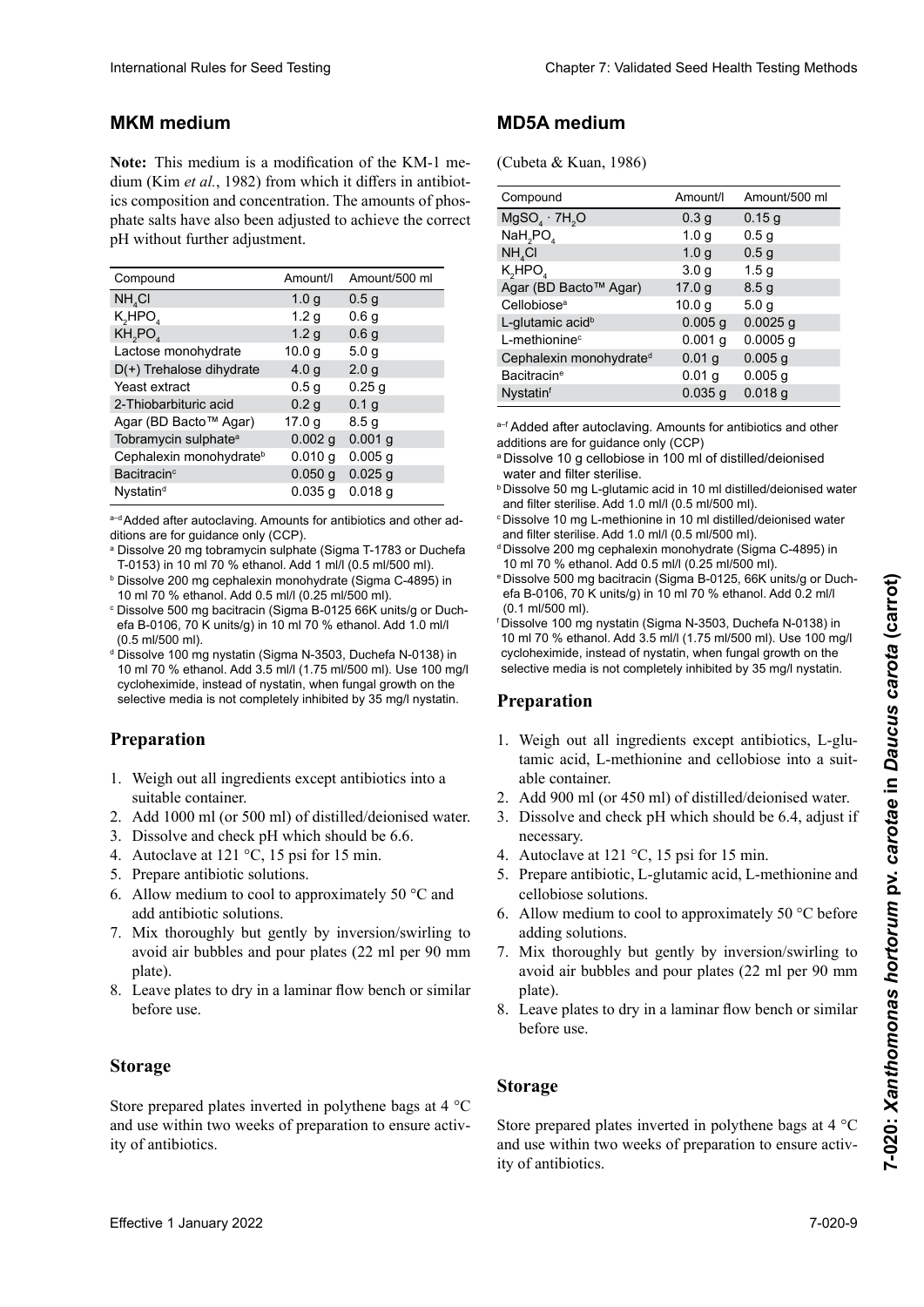### 6. Dejar enfriar el medio a aproximadamente 50 °C antes **Herstellung** 7.Bien mélanger le milieu doucement par inversion/agi-**mTBM medium**

| mTBM medium                                                                                                                                                                                                                                                                                                                                                                                                                                                                                                                                                                                                                                                                                                                                                                                                                                                               |                                        |                                      | Yeast extract dextrose chalk (YDC)<br>medium                                                                                                                                                                                                                                                                                                                                                                                                                                                                                                                      |                              |                             |
|---------------------------------------------------------------------------------------------------------------------------------------------------------------------------------------------------------------------------------------------------------------------------------------------------------------------------------------------------------------------------------------------------------------------------------------------------------------------------------------------------------------------------------------------------------------------------------------------------------------------------------------------------------------------------------------------------------------------------------------------------------------------------------------------------------------------------------------------------------------------------|----------------------------------------|--------------------------------------|-------------------------------------------------------------------------------------------------------------------------------------------------------------------------------------------------------------------------------------------------------------------------------------------------------------------------------------------------------------------------------------------------------------------------------------------------------------------------------------------------------------------------------------------------------------------|------------------------------|-----------------------------|
| Note: This medium is a modification of Tween™ Medi-<br>um B (McGuire et al., 1986) from which it differs in add-<br>ing 10.0 g/l skim milk powder and leaving out 0.4 mg/l                                                                                                                                                                                                                                                                                                                                                                                                                                                                                                                                                                                                                                                                                                |                                        |                                      | (Schaad, 1988)                                                                                                                                                                                                                                                                                                                                                                                                                                                                                                                                                    |                              |                             |
| tobramycine and 0.25 g/l CaCl <sub>2</sub> .                                                                                                                                                                                                                                                                                                                                                                                                                                                                                                                                                                                                                                                                                                                                                                                                                              |                                        |                                      | Compound                                                                                                                                                                                                                                                                                                                                                                                                                                                                                                                                                          | Amount/I                     | Amount/500 ml               |
|                                                                                                                                                                                                                                                                                                                                                                                                                                                                                                                                                                                                                                                                                                                                                                                                                                                                           |                                        |                                      | Agar (BD Bacto™ Agar)                                                                                                                                                                                                                                                                                                                                                                                                                                                                                                                                             | 17.0 g                       | 8.5 <sub>g</sub>            |
| Compound                                                                                                                                                                                                                                                                                                                                                                                                                                                                                                                                                                                                                                                                                                                                                                                                                                                                  | Amount/I                               | Amount/500 ml                        | <b>Yeast Extract</b>                                                                                                                                                                                                                                                                                                                                                                                                                                                                                                                                              | 10.0 <sub>g</sub>            | 5.0 <sub>g</sub>            |
| $H_3BO_3$                                                                                                                                                                                                                                                                                                                                                                                                                                                                                                                                                                                                                                                                                                                                                                                                                                                                 | 0.3 <sub>g</sub>                       | 0.15 <sub>g</sub>                    | $CaCO3$ (light powder)                                                                                                                                                                                                                                                                                                                                                                                                                                                                                                                                            | 20.0 <sub>g</sub>            | 10.0 <sub>g</sub>           |
| <b>KBr</b>                                                                                                                                                                                                                                                                                                                                                                                                                                                                                                                                                                                                                                                                                                                                                                                                                                                                | 10.0 <sub>g</sub>                      | 5.0 <sub>g</sub>                     | D-Glucose (dextrose)<br>Distilled/deionised water                                                                                                                                                                                                                                                                                                                                                                                                                                                                                                                 | 20.0 <sub>g</sub><br>1000 ml | 10.0 <sub>g</sub><br>500 ml |
| Peptone                                                                                                                                                                                                                                                                                                                                                                                                                                                                                                                                                                                                                                                                                                                                                                                                                                                                   | 10.0 <sub>g</sub>                      | 5.0 <sub>g</sub>                     |                                                                                                                                                                                                                                                                                                                                                                                                                                                                                                                                                                   |                              |                             |
| Skim milk powder <sup>a</sup><br>Agar (BD Bacto™ Agar)                                                                                                                                                                                                                                                                                                                                                                                                                                                                                                                                                                                                                                                                                                                                                                                                                    | 10.0 <sub>g</sub><br>17.0 <sub>g</sub> | 5.0 <sub>g</sub><br>8.5 <sub>g</sub> |                                                                                                                                                                                                                                                                                                                                                                                                                                                                                                                                                                   |                              |                             |
| Tween™ 80 <sup>b</sup>                                                                                                                                                                                                                                                                                                                                                                                                                                                                                                                                                                                                                                                                                                                                                                                                                                                    | 10.0 ml                                | 5.0 ml                               |                                                                                                                                                                                                                                                                                                                                                                                                                                                                                                                                                                   |                              |                             |
| Cephalexin monohydrate <sup>c</sup>                                                                                                                                                                                                                                                                                                                                                                                                                                                                                                                                                                                                                                                                                                                                                                                                                                       | $0.065$ g                              | 0.033 <sub>g</sub>                   | Preparation                                                                                                                                                                                                                                                                                                                                                                                                                                                                                                                                                       |                              |                             |
| 5-Fluorouracil <sup>d</sup>                                                                                                                                                                                                                                                                                                                                                                                                                                                                                                                                                                                                                                                                                                                                                                                                                                               | $0.012$ g $0.006$ g                    |                                      |                                                                                                                                                                                                                                                                                                                                                                                                                                                                                                                                                                   |                              |                             |
| <b>Nystatin<sup>e</sup></b>                                                                                                                                                                                                                                                                                                                                                                                                                                                                                                                                                                                                                                                                                                                                                                                                                                               | 0.035 g 0.018 g                        |                                      | 1. Weigh out all ingredients into a suitable oversize con-<br>tainer (i.e. 250 ml of medium in a 500 ml bottle/flask)                                                                                                                                                                                                                                                                                                                                                                                                                                             |                              |                             |
| additions are for guidance only (CCP)<br><sup>a</sup> Autoclave solution (10.0 g/100 ml) separate. The quality of<br>skim milk powder greatly affects the capabilities of mTBM. Milk<br>sources that work well are BBL, Oxoid or Sigma.<br><sup>c</sup> Dissolve 200 mg cephalexin monohydrate (Sigma C-4895) in<br>10 ml 70 % ethanol. Add 3.25 ml/l (1.625 ml/500 ml).<br><sup>d</sup> Dissolve 100 mg 5-fluorouracil (Sigma F-6627, Duchefa F-0123)<br>in 10 ml 70 % ethanol. Add 1.2 ml/l (0.6 ml/500 ml).<br><sup>e</sup> Dissolve 100 mg nystatin (Sigma N-3503, Duchefa N-0138) in<br>10 ml 70 % ethanol. Add 3.5 ml/l (1.75 ml/500 ml). Use 100 mg/l<br>cycloheximide, instead of nystatin, when fungal growth on the<br>selective media is not completely inhibited by 35 mg/l nystatin.<br>Preparation<br>1. Weigh out all ingredients except skim milk powder, |                                        |                                      | 2. Add 1000 ml (or 500 ml) of distilled/deionised water.<br>3. Autoclave at 121 $\degree$ C, 15 psi for 15 min.<br>4. Allow medium to cool to approx. $50^{\circ}$ C.<br>5. Swirl to ensure even distribution of CaCO <sub>3</sub> and avoid<br>air bubbles, and pour plates (22 ml per 90 mm plate).<br>6. Leave plates to dry in a laminar flow bench or similar<br>before use.<br><b>Storage</b><br>Store prepared plates inverted in polythene bags at room<br>temperature. Prepared plates can be stored for several<br>months provided they do not dry out. |                              |                             |
| antibiotics and Tween™ 80 into a suitable container.                                                                                                                                                                                                                                                                                                                                                                                                                                                                                                                                                                                                                                                                                                                                                                                                                      |                                        |                                      |                                                                                                                                                                                                                                                                                                                                                                                                                                                                                                                                                                   |                              |                             |
| 2. Add 900 ml (or 450 ml) of distilled/deionised water.                                                                                                                                                                                                                                                                                                                                                                                                                                                                                                                                                                                                                                                                                                                                                                                                                   |                                        |                                      |                                                                                                                                                                                                                                                                                                                                                                                                                                                                                                                                                                   |                              |                             |
| 3. Dissolve and check pH which should be 7.4, adjust if                                                                                                                                                                                                                                                                                                                                                                                                                                                                                                                                                                                                                                                                                                                                                                                                                   |                                        |                                      |                                                                                                                                                                                                                                                                                                                                                                                                                                                                                                                                                                   |                              |                             |
| necessary.                                                                                                                                                                                                                                                                                                                                                                                                                                                                                                                                                                                                                                                                                                                                                                                                                                                                |                                        |                                      |                                                                                                                                                                                                                                                                                                                                                                                                                                                                                                                                                                   |                              |                             |
| 4. Autoclave at 121 $\degree$ C, 15 psi for 15 min.                                                                                                                                                                                                                                                                                                                                                                                                                                                                                                                                                                                                                                                                                                                                                                                                                       |                                        |                                      |                                                                                                                                                                                                                                                                                                                                                                                                                                                                                                                                                                   |                              |                             |
| 5. Prepare antibiotic and skim milk powder solutions.                                                                                                                                                                                                                                                                                                                                                                                                                                                                                                                                                                                                                                                                                                                                                                                                                     |                                        |                                      |                                                                                                                                                                                                                                                                                                                                                                                                                                                                                                                                                                   |                              |                             |
| 6. Allow medium to cool to approximately 50 $\degree$ C before                                                                                                                                                                                                                                                                                                                                                                                                                                                                                                                                                                                                                                                                                                                                                                                                            |                                        |                                      |                                                                                                                                                                                                                                                                                                                                                                                                                                                                                                                                                                   |                              |                             |
| adding skim milk powder, antibiotic solutions and                                                                                                                                                                                                                                                                                                                                                                                                                                                                                                                                                                                                                                                                                                                                                                                                                         |                                        |                                      |                                                                                                                                                                                                                                                                                                                                                                                                                                                                                                                                                                   |                              |                             |
| Tween™ 80.                                                                                                                                                                                                                                                                                                                                                                                                                                                                                                                                                                                                                                                                                                                                                                                                                                                                |                                        |                                      |                                                                                                                                                                                                                                                                                                                                                                                                                                                                                                                                                                   |                              |                             |
| 7. Mix thoroughly but gently by inversion/swirling to                                                                                                                                                                                                                                                                                                                                                                                                                                                                                                                                                                                                                                                                                                                                                                                                                     |                                        |                                      |                                                                                                                                                                                                                                                                                                                                                                                                                                                                                                                                                                   |                              |                             |
| avoid air bubbles and pour plates (22 ml per 90 mm                                                                                                                                                                                                                                                                                                                                                                                                                                                                                                                                                                                                                                                                                                                                                                                                                        |                                        |                                      |                                                                                                                                                                                                                                                                                                                                                                                                                                                                                                                                                                   |                              |                             |
| plate).                                                                                                                                                                                                                                                                                                                                                                                                                                                                                                                                                                                                                                                                                                                                                                                                                                                                   |                                        |                                      |                                                                                                                                                                                                                                                                                                                                                                                                                                                                                                                                                                   |                              |                             |
| 8. Leave plates to dry in a laminar flow bench or similar<br>before use.                                                                                                                                                                                                                                                                                                                                                                                                                                                                                                                                                                                                                                                                                                                                                                                                  |                                        |                                      |                                                                                                                                                                                                                                                                                                                                                                                                                                                                                                                                                                   |                              |                             |
| <b>Storage</b>                                                                                                                                                                                                                                                                                                                                                                                                                                                                                                                                                                                                                                                                                                                                                                                                                                                            |                                        |                                      |                                                                                                                                                                                                                                                                                                                                                                                                                                                                                                                                                                   |                              |                             |
| Store prepared plates inverted in polythene bags at $4^{\circ}$ C<br>and use within two weeks of preparation to ensure activ-<br>ity of antibiotics.                                                                                                                                                                                                                                                                                                                                                                                                                                                                                                                                                                                                                                                                                                                      |                                        |                                      |                                                                                                                                                                                                                                                                                                                                                                                                                                                                                                                                                                   |                              |                             |
|                                                                                                                                                                                                                                                                                                                                                                                                                                                                                                                                                                                                                                                                                                                                                                                                                                                                           |                                        |                                      |                                                                                                                                                                                                                                                                                                                                                                                                                                                                                                                                                                   |                              |                             |

- additions are for guidance only (CCP)<br>ªAutoclave solution (10.0 g/100 ml) separate. The quality of Adioclave solution (10.0 g/100 mi) separate. The quality of<br>skim milk powder greatly affects the capabilities of mTBM. Milk Shah mink power groung under the dependence of minute. In sources that work well are BBL, Oxoid or Sigma.
- 10 ml 70 % ethanol. Add 3.25 ml/l (1.625 ml/500 ml). <sup>c</sup>Dissolve 200 mg cephalexin monohydrate (Sigma C-4895) in
- dDissolve 100 mg 5-fluorouracil (Sigma F-6627, Duchefa F-0123) Dissolver to might allowed the might version in 10 ml 70 % ethanol. Add 1.2 ml/l (0.6 ml/500 ml).
- <sup>e</sup> Dissolve 100 mg nystatin (Sigma N-3503, Duchefa N-0138) in Peptone 10,0 g 5,0 g cycloheximide, instead of nystatin, when fungal growth on the spective media is not co republicaning to instead of hystalin, when lungary to calentive media is not completely inhibited by 35 m 10 ml 70 % ethanol. Add 3.5 ml/l (1.75 ml/500 ml). Use 100 mg/l selective media is not completely inhibited by 35 mg/l nystatin. Effective 1 January 2022<br> **Effective 1** January 2022<br> **Effective 1** January 2022<br> **Effective 1** January 2022<br> **Effective 1** January 2022<br> **Example 12**  $\frac{1}{2}$  state of *carrotating carotating carotating* **carrotatin**

### **Preparation**

- 1. Weigh out all ingredients except skim milk powder,  $\frac{1}{2}$  antibiotics and Tween™ 80 into a suitable container. antibiones and tween  $\theta$  or mo a sunable comannel.
- 2. Add 900 ml (or 450 ml) of distilled/deionised water.
- a–c, d, e Agregado de autoclavar. Las cantidades de autoclavar. Las cantidades de las cantidades de las cantida<br>2000 Las cantidades de la segundades de la segunda de la segunda de la segunda de la segunda de la segunda d 3. Dissolve and check pH which should be 7.4, adjust if necessary.
- 4. Autoclave at 121 °C, 15 psi for 15 min.
- E-4895 C-4895 de la leche de la leche de la leche de la leche de la leche de la leche de la leche de la leche de la leche de la leche de la leche de la leche de la leche de la leche de la leche de la leche de la leche de 5. Prepare antibiotic and skim milk powder solutions.
- 6. Allow medium to cool to approximately 50 °C before  $f(x) = \frac{1}{1!} \cdot \frac{1}{1!} \cdot \frac{1}{1!} \cdot \frac{1}{1!} \cdot \frac{1}{1!}$ adding skim milk powder, antibiotic solutions and  $T$ ween $T M 80$ .
- 7. Mix thoroughly but gently by inversion/swirling to 2013) en 10 mix diorouginy out gently by inversion switting plate).  $\sum_{i=1}^{\text{part}}$ avoid air bubbles and pour plates (22 ml per 90 mm de la nystatine quand la croissance mycélienne sur le milieu mycélienne sur le milieu mycélienne sur le milieu
- 8. Leave plates to dry in a laminar flow bench or similar before use.

# **Storage**

### Yeast extract dextrose chalk (YDC) designations des solutions d'antibiotique, et de la internacionale de la internacionale de la internacionale de la internacionale de la internacionale de la internacionale de la internacionale de la internacionale de la in

| Compound                  | Amount/l          | Amount/500 ml     |
|---------------------------|-------------------|-------------------|
| Agar (BD Bacto™ Agar)     | 17.0 g            | 8.5 <sub>g</sub>  |
| <b>Yeast Extract</b>      | 10.0 <sub>q</sub> | 5.0 <sub>g</sub>  |
| $CaCO3$ (light powder)    | 20.0 <sub>q</sub> | 10.0 <sub>q</sub> |
| D-Glucose (dextrose)      | 20.0 <sub>q</sub> | 10.0 <sub>q</sub> |
| Distilled/deionised water | 1000 ml           | 500 ml            |
|                           |                   |                   |

#### $P$  per paration paration **Preparation**  $T_{\text{max}}$

- **Almer** (i.e. 2 1. Weigh out all ingredients into a suitable oversize con- $\frac{1}{250-1}$   $\frac{1}{250-1}$   $\frac{1}{200}$ Nystatine 0,035 g 0,018 g polytonical de  $\frac{250 \text{ m} \cdot 1 \cdot \text{f}}{250 \text{ m} \cdot 1 \cdot \text{f}}$ tainer (i.e. 250 ml of medium in a 500 ml bottle/flask) to allow swirling of medium just before pouring.
- 2. Add 1000 ml (or 500 ml) of distilled/deionised water.
- 3. Autoclave at 121 °C, 15 psi for 15 min.

- 4. Allow medium to cool to approx.  $50^{\circ}$ C .
- $\frac{11}{2}$ 5. Swirl to ensure even distribution of  $CaCO<sub>3</sub>$  and avoid air bubbles, and pour plates (22 ml per 90 mm plate).
- 6. Leave plates to dry in a laminar flow bench or similar  $\frac{1}{6}$ before use.

#### chefa F0123) in 10 ml 70-prozentigem Ethanol. Zugabe von Storage **Storage**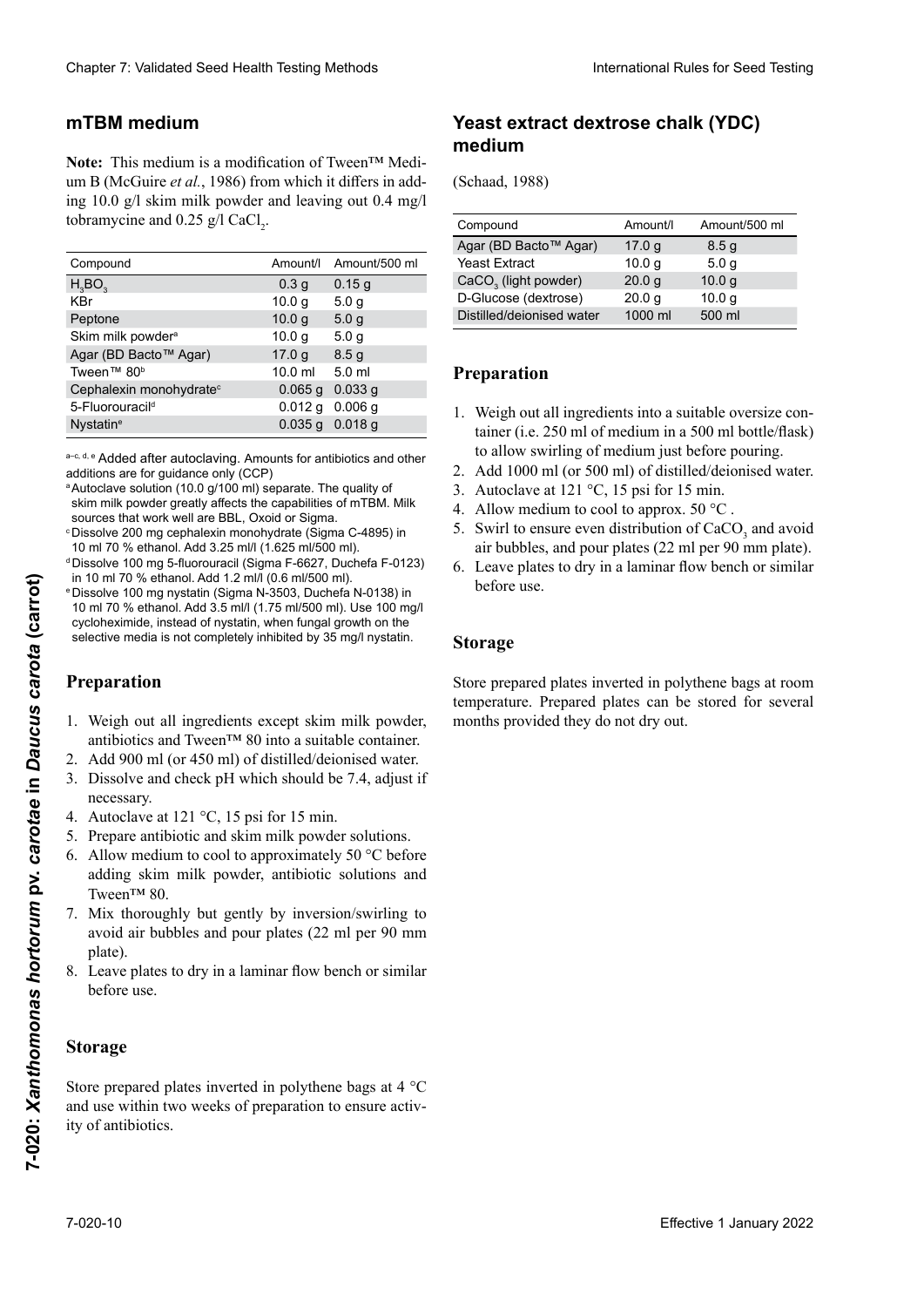### **Reaction mixture for PCR**

| Final con- Volume (µl)<br>centration in 10 µl<br>the area of the gel by the required thickness (0.4 cm).<br>Sterile MilliQ<br>3.42<br>$10\times$ buffer<br>1.00<br>1x<br>Seal the ends of the tray with tape.<br>MgCl <sub>2</sub> (50 mM)<br>$1.5 \text{ mM}$<br>0.30<br>dNTPs (10 mM total, 2.5 mM<br>0.80<br>200 µM<br>each<br>each)<br>Primer 3Sforw (5 pmol/µl)<br>$0.50 \mu M$<br>1.00<br>Primer 3Srev (5 pmol/µl)<br>$0.50 \mu M$<br>1.00<br>Primer 1052F (5 pmol/µl)<br>$0.10 \mu M$<br>0.20<br>Primer BacR (5 pmol/µl)<br>$0.10 \mu M$<br>0.20<br>ing over.<br>Taq Polymerase (5U/µl)<br>$0.04$ U/µl<br>0.08<br>2.00<br>Bacterial suspension<br>$10\times$ Buffer<br>Tris HCL $(pH 9.0)$ : 750 mM<br>6. Place the gel comb(s) in position in the gel tray.<br>$(NH_4)$ <sub>2</sub> SO <sub>4</sub> : 200 mM<br><b>Tween<sup>TM</sup> 20:</b> 0.1 % (v/v)<br>$comb(s)$ .<br>Tris borate EDTA (TBE) buffer 0.5×<br>Amount/500 ml<br>Compound<br>Amount/I<br><b>Tris</b><br>5.39 g<br>2.70 <sub>g</sub><br>Boric acid<br>2.75 <sub>g</sub><br>1.38 <sub>g</sub><br>cover the gel to a depth of at least 1 mm.<br>$Na2EDTA \cdot 2H2O$<br>0.19 <sub>g</sub><br>0.37 <sub>g</sub><br>also be used for the running buffer.<br>The pH is 8.3 and requires no adjustment.<br>1.5 % agarose gel for electrophoresis<br>Compound<br>1 agarose gel<br>Amount/I<br>$(20×20$ cm)<br>160 ml<br>Tris borate EDTA (TBE) 0.5x<br>1000 ml<br>2.4 <sub>g</sub><br>15.0 <sub>g</sub><br>50.0 µl<br>$8.0 \mu l$ |                                          |  |                                                                                                                                                                                                                                                                                                                                                                                                                                                                                                                                                                                                                                                   |
|------------------------------------------------------------------------------------------------------------------------------------------------------------------------------------------------------------------------------------------------------------------------------------------------------------------------------------------------------------------------------------------------------------------------------------------------------------------------------------------------------------------------------------------------------------------------------------------------------------------------------------------------------------------------------------------------------------------------------------------------------------------------------------------------------------------------------------------------------------------------------------------------------------------------------------------------------------------------------------------------------------------------------------------------------------------------------------------------------------------------------------------------------------------------------------------------------------------------------------------------------------------------------------------------------------------------------------------------------------------------------------------------------------------------------------------------------------------------------------------------------|------------------------------------------|--|---------------------------------------------------------------------------------------------------------------------------------------------------------------------------------------------------------------------------------------------------------------------------------------------------------------------------------------------------------------------------------------------------------------------------------------------------------------------------------------------------------------------------------------------------------------------------------------------------------------------------------------------------|
| 2. Make sure that the gel tray is clean and dry before use.                                                                                                                                                                                                                                                                                                                                                                                                                                                                                                                                                                                                                                                                                                                                                                                                                                                                                                                                                                                                                                                                                                                                                                                                                                                                                                                                                                                                                                          | Compound                                 |  | 1. To calculate the volume of the gel (in ml), multiply                                                                                                                                                                                                                                                                                                                                                                                                                                                                                                                                                                                           |
|                                                                                                                                                                                                                                                                                                                                                                                                                                                                                                                                                                                                                                                                                                                                                                                                                                                                                                                                                                                                                                                                                                                                                                                                                                                                                                                                                                                                                                                                                                      |                                          |  |                                                                                                                                                                                                                                                                                                                                                                                                                                                                                                                                                                                                                                                   |
| 3. Weigh out the desired amount of agarose and place in                                                                                                                                                                                                                                                                                                                                                                                                                                                                                                                                                                                                                                                                                                                                                                                                                                                                                                                                                                                                                                                                                                                                                                                                                                                                                                                                                                                                                                              |                                          |  |                                                                                                                                                                                                                                                                                                                                                                                                                                                                                                                                                                                                                                                   |
|                                                                                                                                                                                                                                                                                                                                                                                                                                                                                                                                                                                                                                                                                                                                                                                                                                                                                                                                                                                                                                                                                                                                                                                                                                                                                                                                                                                                                                                                                                      |                                          |  |                                                                                                                                                                                                                                                                                                                                                                                                                                                                                                                                                                                                                                                   |
| an Erlenmeyer flask with a measured amount of elec-                                                                                                                                                                                                                                                                                                                                                                                                                                                                                                                                                                                                                                                                                                                                                                                                                                                                                                                                                                                                                                                                                                                                                                                                                                                                                                                                                                                                                                                  |                                          |  |                                                                                                                                                                                                                                                                                                                                                                                                                                                                                                                                                                                                                                                   |
| trophoresis buffer, e.g. for a 100 ml gel add 1.5 g of                                                                                                                                                                                                                                                                                                                                                                                                                                                                                                                                                                                                                                                                                                                                                                                                                                                                                                                                                                                                                                                                                                                                                                                                                                                                                                                                                                                                                                               |                                          |  |                                                                                                                                                                                                                                                                                                                                                                                                                                                                                                                                                                                                                                                   |
| agarose and 100 ml of 0.5× TBE buffer to a 200 ml<br>flask. The larger flask insures against the agarose boil-<br>4. Dissolve the agarose in a boiling water bath or in a<br>revolving-plate microwave oven. All the grains of<br>agarose should be dissolved and the solution clear.                                                                                                                                                                                                                                                                                                                                                                                                                                                                                                                                                                                                                                                                                                                                                                                                                                                                                                                                                                                                                                                                                                                                                                                                                |                                          |  |                                                                                                                                                                                                                                                                                                                                                                                                                                                                                                                                                                                                                                                   |
|                                                                                                                                                                                                                                                                                                                                                                                                                                                                                                                                                                                                                                                                                                                                                                                                                                                                                                                                                                                                                                                                                                                                                                                                                                                                                                                                                                                                                                                                                                      |                                          |  |                                                                                                                                                                                                                                                                                                                                                                                                                                                                                                                                                                                                                                                   |
|                                                                                                                                                                                                                                                                                                                                                                                                                                                                                                                                                                                                                                                                                                                                                                                                                                                                                                                                                                                                                                                                                                                                                                                                                                                                                                                                                                                                                                                                                                      |                                          |  |                                                                                                                                                                                                                                                                                                                                                                                                                                                                                                                                                                                                                                                   |
|                                                                                                                                                                                                                                                                                                                                                                                                                                                                                                                                                                                                                                                                                                                                                                                                                                                                                                                                                                                                                                                                                                                                                                                                                                                                                                                                                                                                                                                                                                      |                                          |  |                                                                                                                                                                                                                                                                                                                                                                                                                                                                                                                                                                                                                                                   |
|                                                                                                                                                                                                                                                                                                                                                                                                                                                                                                                                                                                                                                                                                                                                                                                                                                                                                                                                                                                                                                                                                                                                                                                                                                                                                                                                                                                                                                                                                                      |                                          |  |                                                                                                                                                                                                                                                                                                                                                                                                                                                                                                                                                                                                                                                   |
|                                                                                                                                                                                                                                                                                                                                                                                                                                                                                                                                                                                                                                                                                                                                                                                                                                                                                                                                                                                                                                                                                                                                                                                                                                                                                                                                                                                                                                                                                                      |                                          |  |                                                                                                                                                                                                                                                                                                                                                                                                                                                                                                                                                                                                                                                   |
|                                                                                                                                                                                                                                                                                                                                                                                                                                                                                                                                                                                                                                                                                                                                                                                                                                                                                                                                                                                                                                                                                                                                                                                                                                                                                                                                                                                                                                                                                                      |                                          |  | 5. Allow the medium to cool to approx. $60^{\circ}$ C before<br>adding ethidium bromide <sup>a</sup> stock solution, mix well<br>and pour a gel with 0.4 cm thickness immediately.<br>Wear suitable gloves when adding ethidium bromide.<br>7. After the gel is completely set (approximately 30 min<br>at room temperature) carefully remove the gel<br>8. Remove the tape from the ends of the gel tray and<br>put the tray in position in a agarose electrophoresis<br>unit. For electrophoresis in a 'submarine' mode, pour<br>enough electrophoresis buffer into the apparatus to<br>9. The same electrophoresis buffer used in the gel must |
|                                                                                                                                                                                                                                                                                                                                                                                                                                                                                                                                                                                                                                                                                                                                                                                                                                                                                                                                                                                                                                                                                                                                                                                                                                                                                                                                                                                                                                                                                                      |                                          |  |                                                                                                                                                                                                                                                                                                                                                                                                                                                                                                                                                                                                                                                   |
|                                                                                                                                                                                                                                                                                                                                                                                                                                                                                                                                                                                                                                                                                                                                                                                                                                                                                                                                                                                                                                                                                                                                                                                                                                                                                                                                                                                                                                                                                                      |                                          |  |                                                                                                                                                                                                                                                                                                                                                                                                                                                                                                                                                                                                                                                   |
|                                                                                                                                                                                                                                                                                                                                                                                                                                                                                                                                                                                                                                                                                                                                                                                                                                                                                                                                                                                                                                                                                                                                                                                                                                                                                                                                                                                                                                                                                                      |                                          |  |                                                                                                                                                                                                                                                                                                                                                                                                                                                                                                                                                                                                                                                   |
|                                                                                                                                                                                                                                                                                                                                                                                                                                                                                                                                                                                                                                                                                                                                                                                                                                                                                                                                                                                                                                                                                                                                                                                                                                                                                                                                                                                                                                                                                                      |                                          |  |                                                                                                                                                                                                                                                                                                                                                                                                                                                                                                                                                                                                                                                   |
|                                                                                                                                                                                                                                                                                                                                                                                                                                                                                                                                                                                                                                                                                                                                                                                                                                                                                                                                                                                                                                                                                                                                                                                                                                                                                                                                                                                                                                                                                                      | Agarose<br>Ethidium bromide <sup>a</sup> |  |                                                                                                                                                                                                                                                                                                                                                                                                                                                                                                                                                                                                                                                   |
|                                                                                                                                                                                                                                                                                                                                                                                                                                                                                                                                                                                                                                                                                                                                                                                                                                                                                                                                                                                                                                                                                                                                                                                                                                                                                                                                                                                                                                                                                                      |                                          |  |                                                                                                                                                                                                                                                                                                                                                                                                                                                                                                                                                                                                                                                   |
|                                                                                                                                                                                                                                                                                                                                                                                                                                                                                                                                                                                                                                                                                                                                                                                                                                                                                                                                                                                                                                                                                                                                                                                                                                                                                                                                                                                                                                                                                                      |                                          |  | 7-020-11                                                                                                                                                                                                                                                                                                                                                                                                                                                                                                                                                                                                                                          |

#### $\log \frac{B}{\log T}$  $\alpha$  $\mathbf{D}^{\mathbf{C}}$  buner **Tampon 10× 10× Buffer**

#### reichend großes Gefäß (z. B. 250 ml Medium in einer  $\bf{1}$ s dorate EDIA (IBE) duffer  $\bf{0.5}$ × **Tampon Tris borate EDTA (TBE) 0,5× Tris borate EDTA (TBE) buffer 0.5×**

| Compound             | Amount/I | Amount/500 ml     |
|----------------------|----------|-------------------|
| Tris                 | 5.39q    | 2.70 g            |
| Boric acid           | 2.75q    | 1.38 <sub>q</sub> |
| $Na2EDTA \cdot 2H2O$ | 0.37 g   | 0.19q             |

### 1.5 % agarose gel for electrophoresis

| Compound                      | 1 agarose gel<br>$(20×20$ cm) | Amount/l  |
|-------------------------------|-------------------------------|-----------|
| Tris borate EDTA (TBE) 0.5×   | 160 ml                        | 1000 ml   |
| Agarose                       | 2.4 <sub>g</sub>              | 15.0 g    |
| Ethidium bromide <sup>a</sup> | $8.0$ µl                      | $50.0$ µl |

### **Preparation**

- 1. To calculate the volume of the gel (in ml), multiply the area of the gel by the required thickness  $(0.4 \text{ cm})$ .
- 2. Make sure that the gel tray is clean and dry before use. **Seal the ends of the tray with tape.** Seal the ends of the tray with tape.
- Example of the cantidate of the cantidate.<br>3. Weigh out the desired amount of agarose and place in an Erlenmeyer flask with a measured amount of electrophoresis buffer, e.g. for a 100 ml gel add 1.5 g of agarose and 100 ml of  $0.5 \times$  TBE buffer to a 200 ml<br>flask. The larger flask insures against the agarose boilflask. The larger flask insures against the agarose boilse derrame al hervir de pressente ment de présentation de présentation de présentation de présentation de prév<br>ing over. 3. Weigh out the desired amount of agarose and place in<br>an Erlenmeyer flask with a measured amount of elec-
- 4. Dissolve the agarose in a boiling water bath or in a revolving-plate microwave oven. All the grains of determing place interestance over. The disponsion agarose should be dissolved and the solution clear.
- solute be dissolved and the solution elear.<br>5. Allow the medium to cool to approx. 60 °C before 5. Allow the medium to cool to approx. So C before adding ethidium bromude stock solution, mix well<br>and pour a gel with 0.4 cm thickness immediately. and pour a ger with 0.4 cm differents immediately wear sunable gloves when adding emidium bromide. **The Summer Summer Set of the 9.0** and pour a ger with 0.4 cm differents immédiately.<br>Wear suitable gloves when adding ethidium bromide. wear suitable gloves when add
- Prace the get come **(NH4 2 SO4 b** a come get come 6. Place the gel comb(s) in position in the gel tray.
- $\mu$ . After the gel is completely set (approximately 30 min at room temperature) carefully remove the gel  $\text{comb}(s)$ . 7. After the gel is completely set (approximately 30 min  $comb(s)$ . comb(s).
- 8. Remove the tape from the ends of the gel tray a put the tray in position in a agarose electrophoresis unit. For electrophoresis in a 'submarine' mode, pour enough electrophoresis buffer into the apparatus to cover the gel to a depth of at least 1 mm. 8. Remove the tape from the ends of the gel tray and
- 9. The same electrophoresis buffer used in the gel must also be used for the running buffer. also be used for the running buffer.